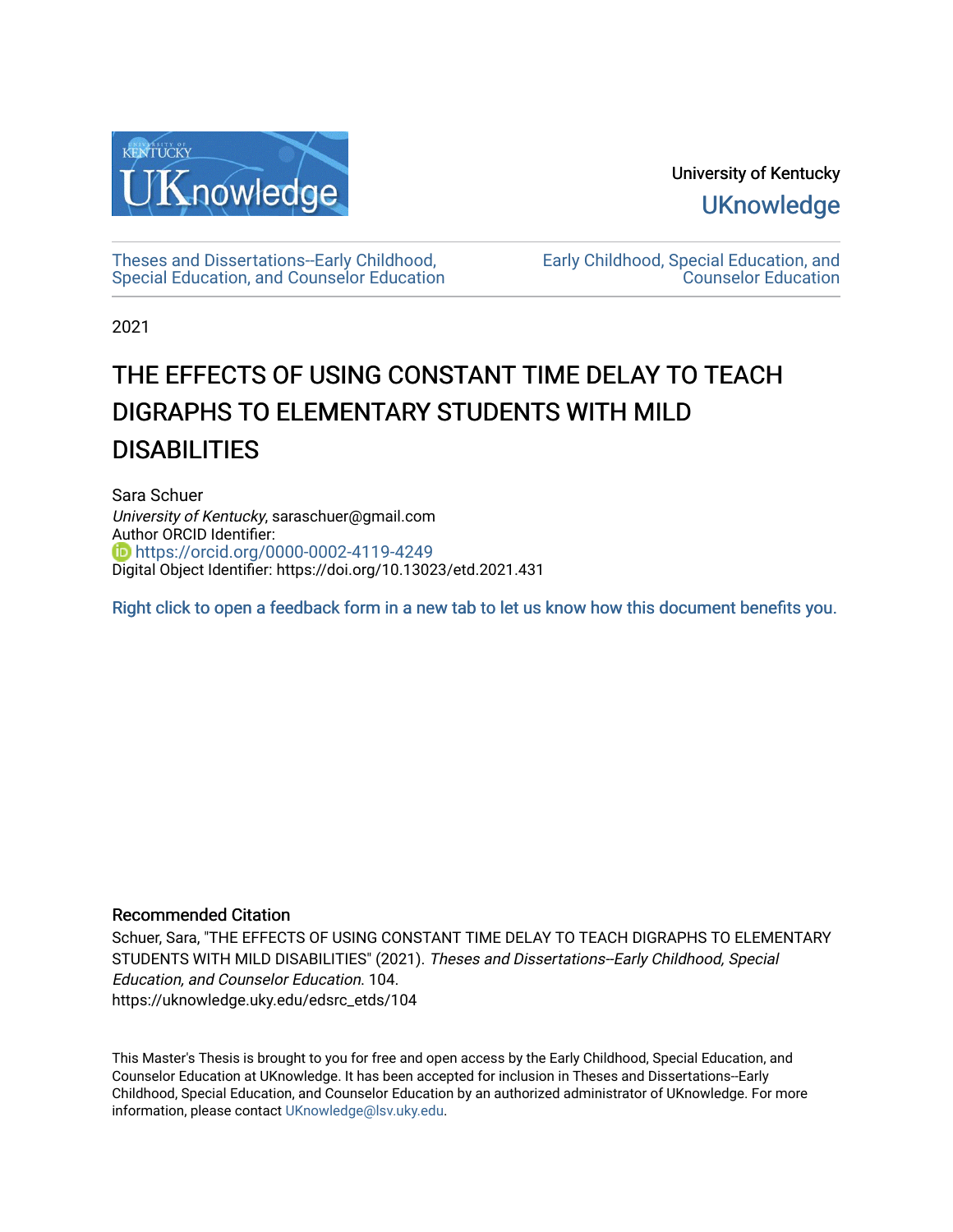## STUDENT AGREEMENT:

I represent that my thesis or dissertation and abstract are my original work. Proper attribution has been given to all outside sources. I understand that I am solely responsible for obtaining any needed copyright permissions. I have obtained needed written permission statement(s) from the owner(s) of each third-party copyrighted matter to be included in my work, allowing electronic distribution (if such use is not permitted by the fair use doctrine) which will be submitted to UKnowledge as Additional File.

I hereby grant to The University of Kentucky and its agents the irrevocable, non-exclusive, and royalty-free license to archive and make accessible my work in whole or in part in all forms of media, now or hereafter known. I agree that the document mentioned above may be made available immediately for worldwide access unless an embargo applies.

I retain all other ownership rights to the copyright of my work. I also retain the right to use in future works (such as articles or books) all or part of my work. I understand that I am free to register the copyright to my work.

## REVIEW, APPROVAL AND ACCEPTANCE

The document mentioned above has been reviewed and accepted by the student's advisor, on behalf of the advisory committee, and by the Director of Graduate Studies (DGS), on behalf of the program; we verify that this is the final, approved version of the student's thesis including all changes required by the advisory committee. The undersigned agree to abide by the statements above.

> Sara Schuer, Student Dr. Melinda J. Ault, Major Professor Dr. Melinda J. Ault, Director of Graduate Studies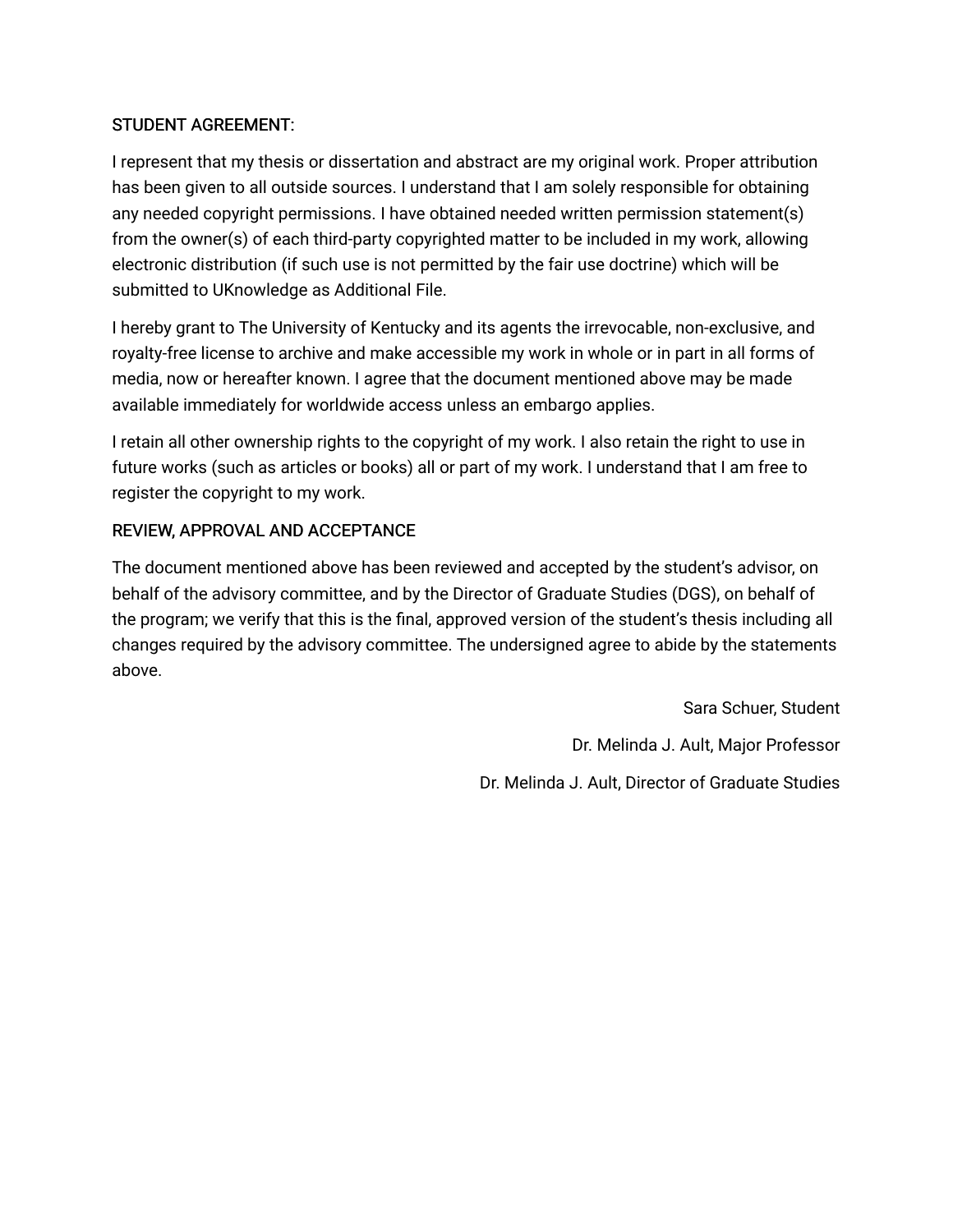## THE EFFECTS OF USING CONSTANT TIME DELAY TO TEACH DIGRAPHS TO ELEMENTARY STUDENTS WITH MILD DISABILITIES

## THESIS \_\_\_\_\_\_\_\_\_\_\_\_\_\_\_\_\_\_\_\_\_\_\_\_\_\_\_\_\_\_\_\_\_\_\_\_\_\_\_\_

 $\overline{\mathcal{L}}$  , and the state of the state of the state of the state of the state of the state of the state of the state of the state of the state of the state of the state of the state of the state of the state of the stat

A thesis submitted in partial fulfillment of the requirements for the degree of Master of Science in Education in the College of Education at the University of Kentucky

By

Sara Schuer

Lexington, Kentucky

Director: Dr. Melinda J. Ault Associate Professor of Special Education

Lexington, Kentucky

2021

Copyright © Sara Schuer 2021 https://orcid.org/0000-0002-4119-4249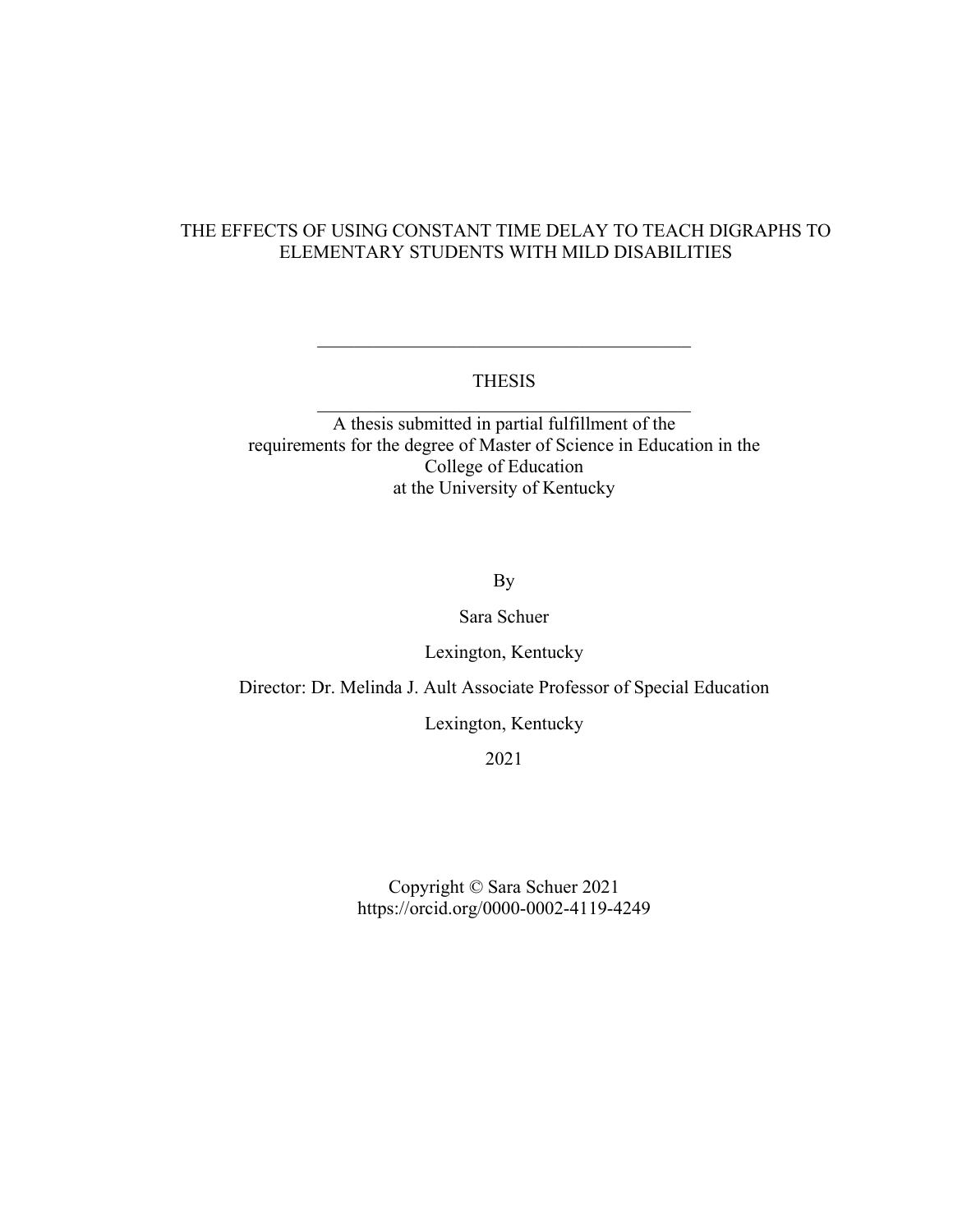## ABSTRACT OF THESIS

## THE EFFECTS OF USING CONSTANT TIME DELAY TO TEACH DIGRAPHS TO ELEMENTARY STUDENTS WITH DISABILITIES

Constant time delay (CTD) is a near-errorless response prompting procedure that involves a presentation of a stimulus, a delay interval, and a controlling prompt. The purpose of this study was to determine the effectiveness of teaching vowel/consonant digraph sounds to children with mild disabilities using constant time delay. A multiple probe (conditions) across behaviors design, replicated with three students, was used. The results indicated that CTD is effective in teaching vowel/consonant digraphs to elementary students with mild disabilities which then generalize to reading words containing those same digraphs.

KEYWORDS: constant time delay, mild disabilities, digraphs, elementary students

| Sara Schuer       |  |  |  |  |
|-------------------|--|--|--|--|
| (Name of Student) |  |  |  |  |
| 12/10/21          |  |  |  |  |
| Date              |  |  |  |  |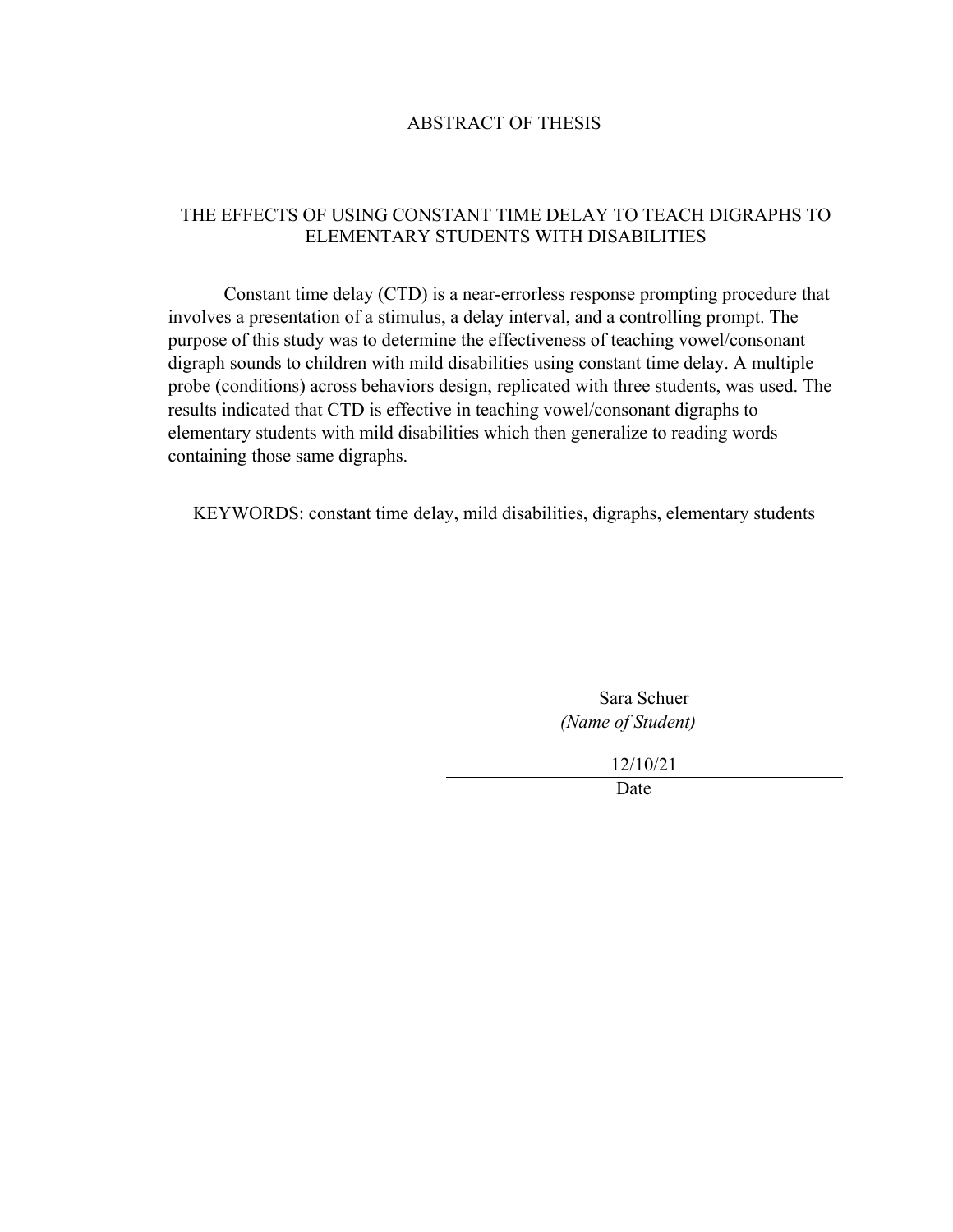## THE EFFECTS OF USING CONSTANT TIME DELAY TO TEACH DIGRAPHS TO ELEMENTARY STUDENTS WITH MILD DISABILITIES

By Sara Schuer

> Dr. Melinda J. Ault Director of Thesis

Dr. Melinda J. Ault Director of Graduate Studies

12/10/21

Date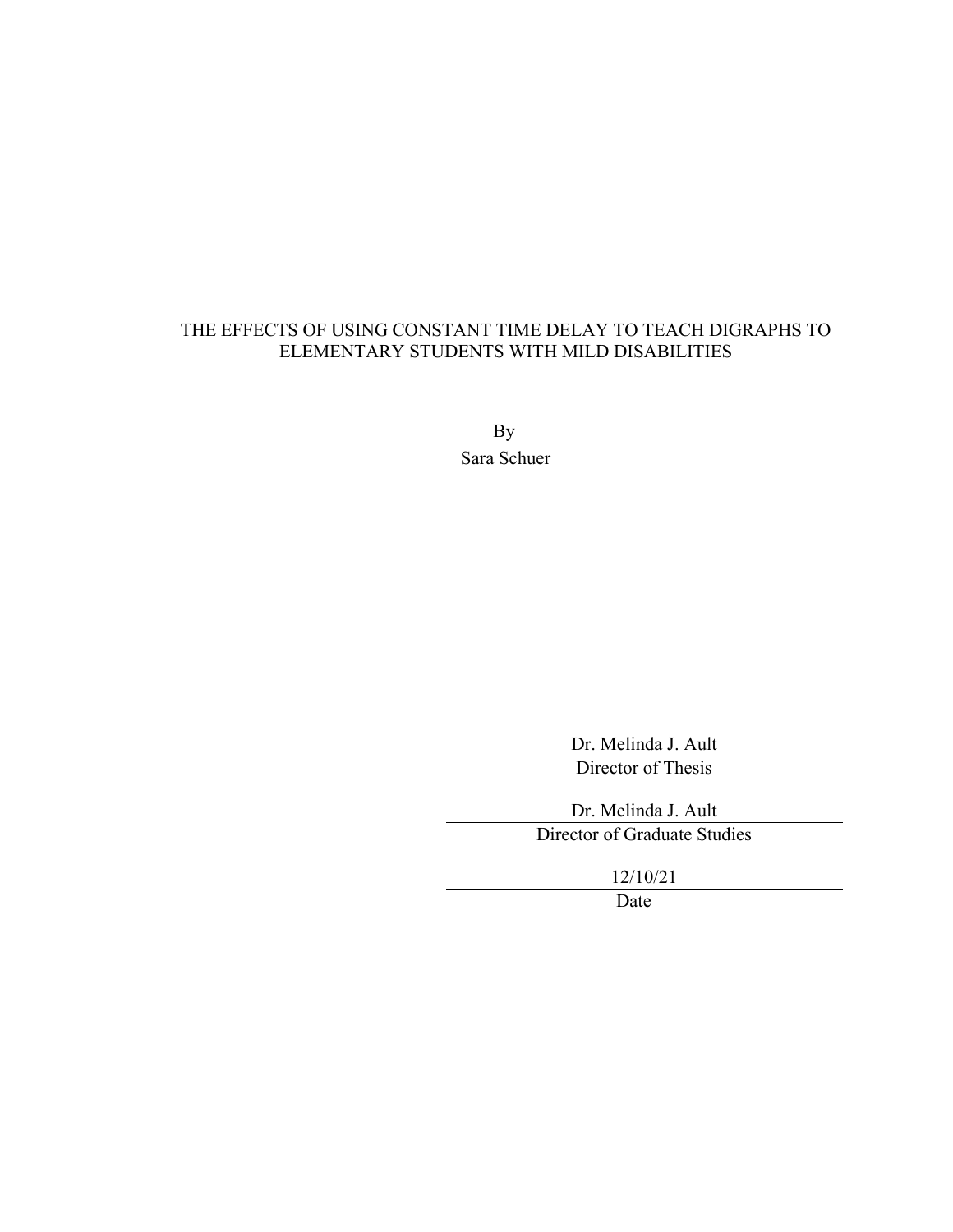|                                | CHAPTER 1. The Effects of Using Constant Time Delay to teach Digraphs to Students with Mild Disabilities 1 |
|--------------------------------|------------------------------------------------------------------------------------------------------------|
| 1.1                            | Introduction 11                                                                                            |
| 1.2                            |                                                                                                            |
|                                |                                                                                                            |
| 2.1<br>2.1.1<br>2.1.2          |                                                                                                            |
| 2.2<br>2.3                     |                                                                                                            |
| 2.4                            |                                                                                                            |
| 2.5<br>2.5.1<br>2.5.2<br>2.5.3 |                                                                                                            |
| 2.6                            |                                                                                                            |
| 2.7                            |                                                                                                            |
| 2.8                            |                                                                                                            |
| 2.9<br>2.10                    |                                                                                                            |
|                                |                                                                                                            |
| 3.1                            |                                                                                                            |
| 3.2                            |                                                                                                            |
|                                |                                                                                                            |
| 4.1                            |                                                                                                            |
| 4.2                            |                                                                                                            |
|                                |                                                                                                            |
|                                |                                                                                                            |

# TABLE OF CONTENTS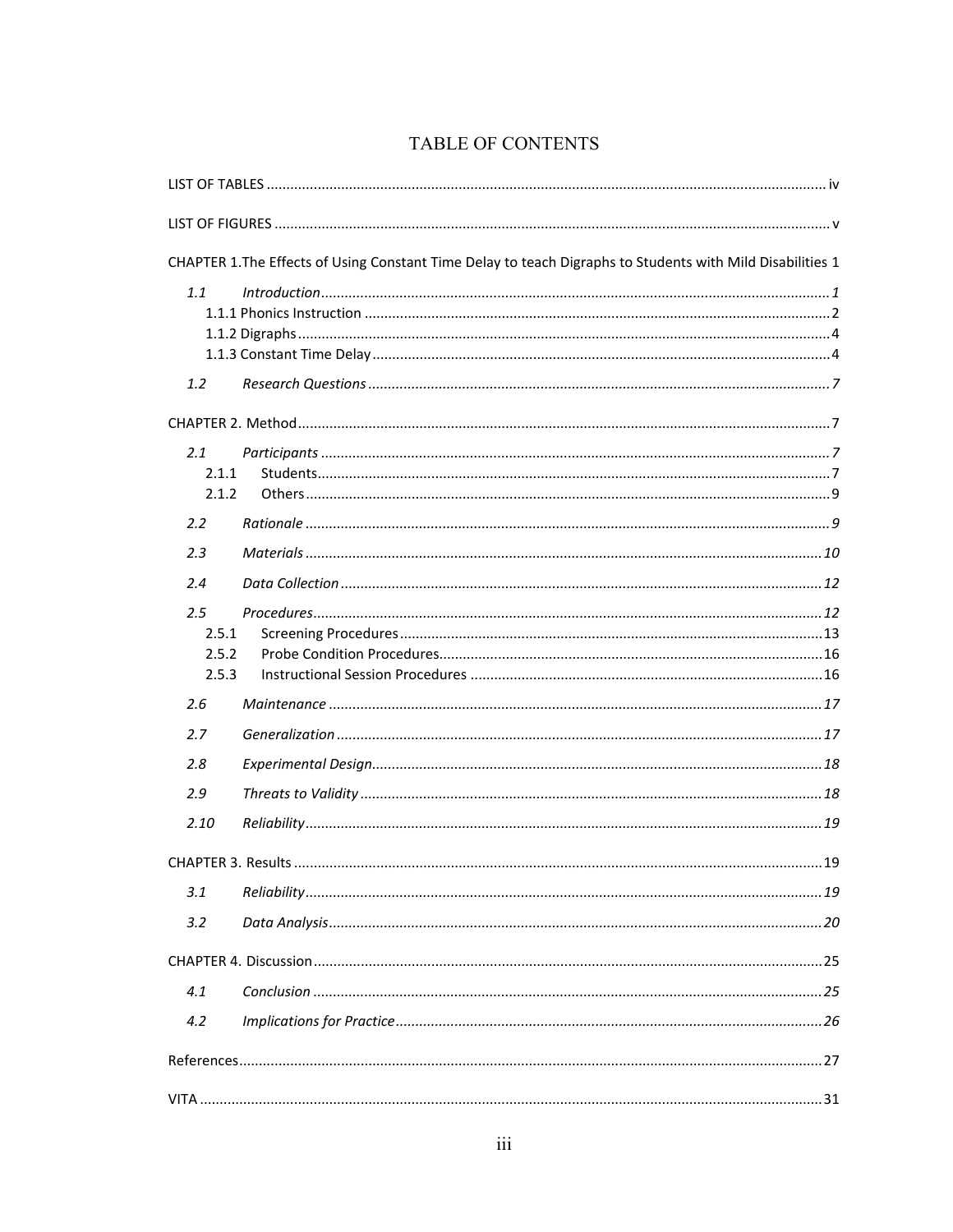## LIST OF TABLES

<span id="page-6-0"></span>

| Table 1.1 Digraphs used in Intervention Sessions for Ace, Brittany, and Chris  11 |  |
|-----------------------------------------------------------------------------------|--|
| Table 1.2 Vowel/Consonant Digraphs used in Screening and Words used in            |  |
|                                                                                   |  |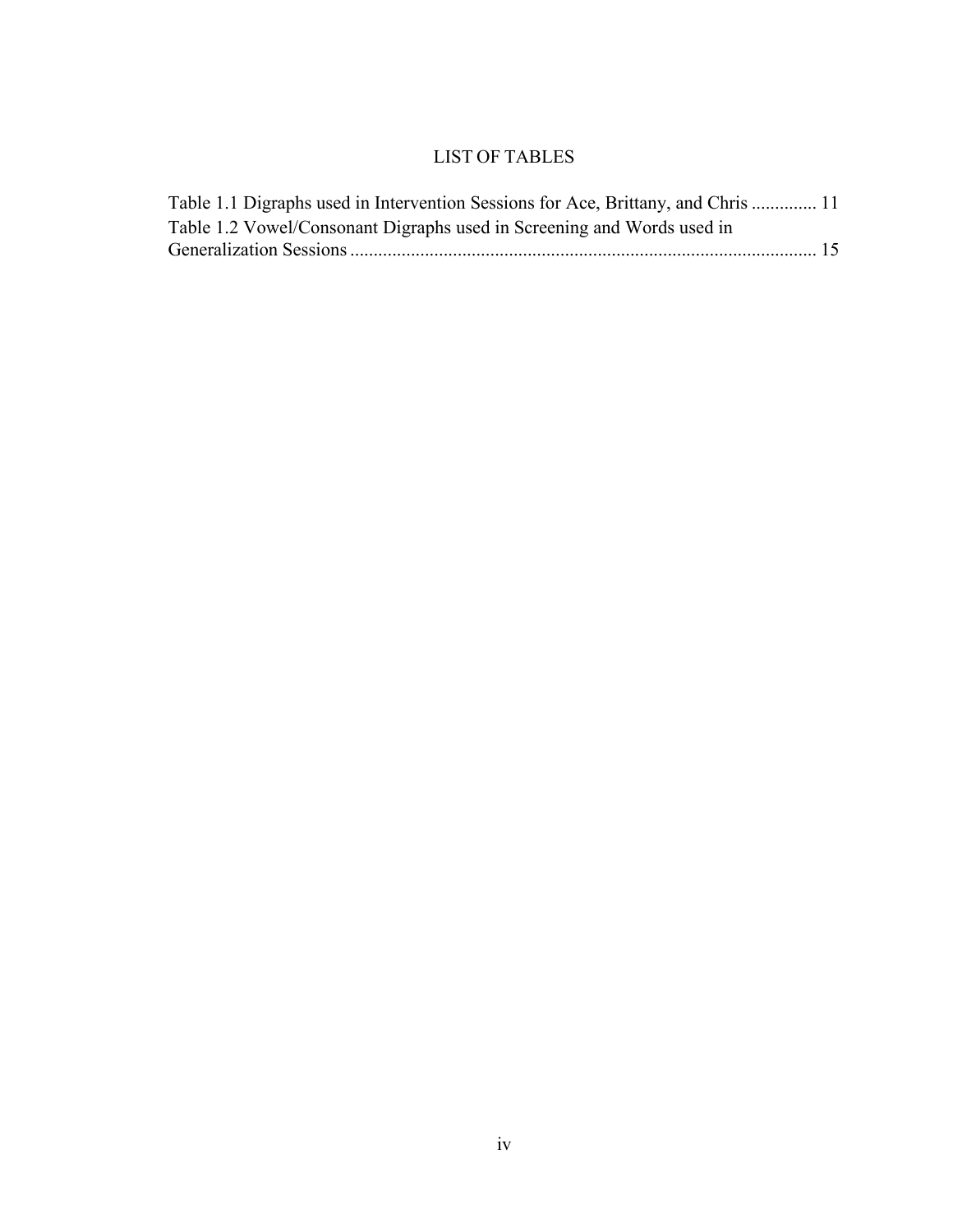# LIST OF FIGURES

<span id="page-7-0"></span>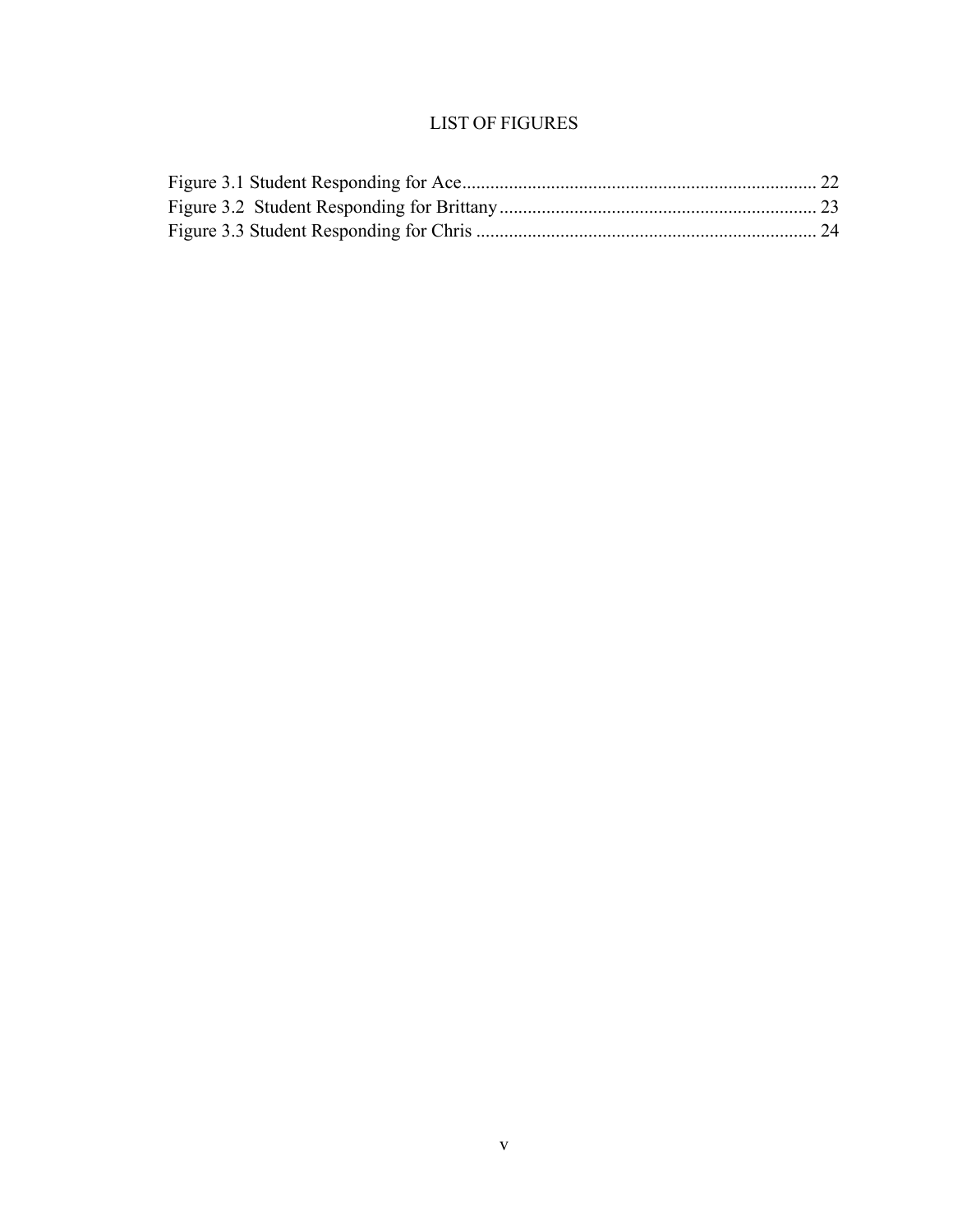## <span id="page-8-0"></span>CHAPTER 1. THE EFFECTS OF USING CONSTANT TIME DELAY TO TEACH DIGRAPHS TO STUDENTS WITH MILD DISABILITIES

#### <span id="page-8-1"></span>1.1 Introduction

Literacy, or the ability to read and write, is fundamental for students to be able to access education. In 2000, the National Reading Panel (NRP) released an evaluation of hundreds of research studies that have been published about reading from 1966 to 1998. This review was in response to a charge sent out by Congress in 1997 to determine standards for instructional practices in reading by evaluating existing research and evidence. The NRP identified five main areas essential to successful reading instruction: phonemic awareness, phonics, fluency, vocabulary and comprehension. Bradley and Noell (2013) explained the definitions of these five essential areas:

The most fundamental of these skills, phonemic awareness is the ability to manipulate phonemes in spoken language. Phonics involves blending and segmenting phonemes with letters. Fluency requires reading with speed, accuracy, and proper expression. Possessing appropriate vocabulary plays an important role in facilitating comprehension. Finally, comprehension is the ability to understand what has been read and is the cornerstone of achieving literacy (p. 880).

In the 20 years since the NRP report, these five areas have been studied by researchers around the country in an effort to create effective reading programs.

 One of the key strategies described in the NRP report for teaching the five areas of reading is explicit and systematic instruction. The sentiment in education, then and now, is that we cannot afford to leave learning to chance. Instruction must be effective, therefore, explicit and systematic. In the area of phonics, explicit and systematic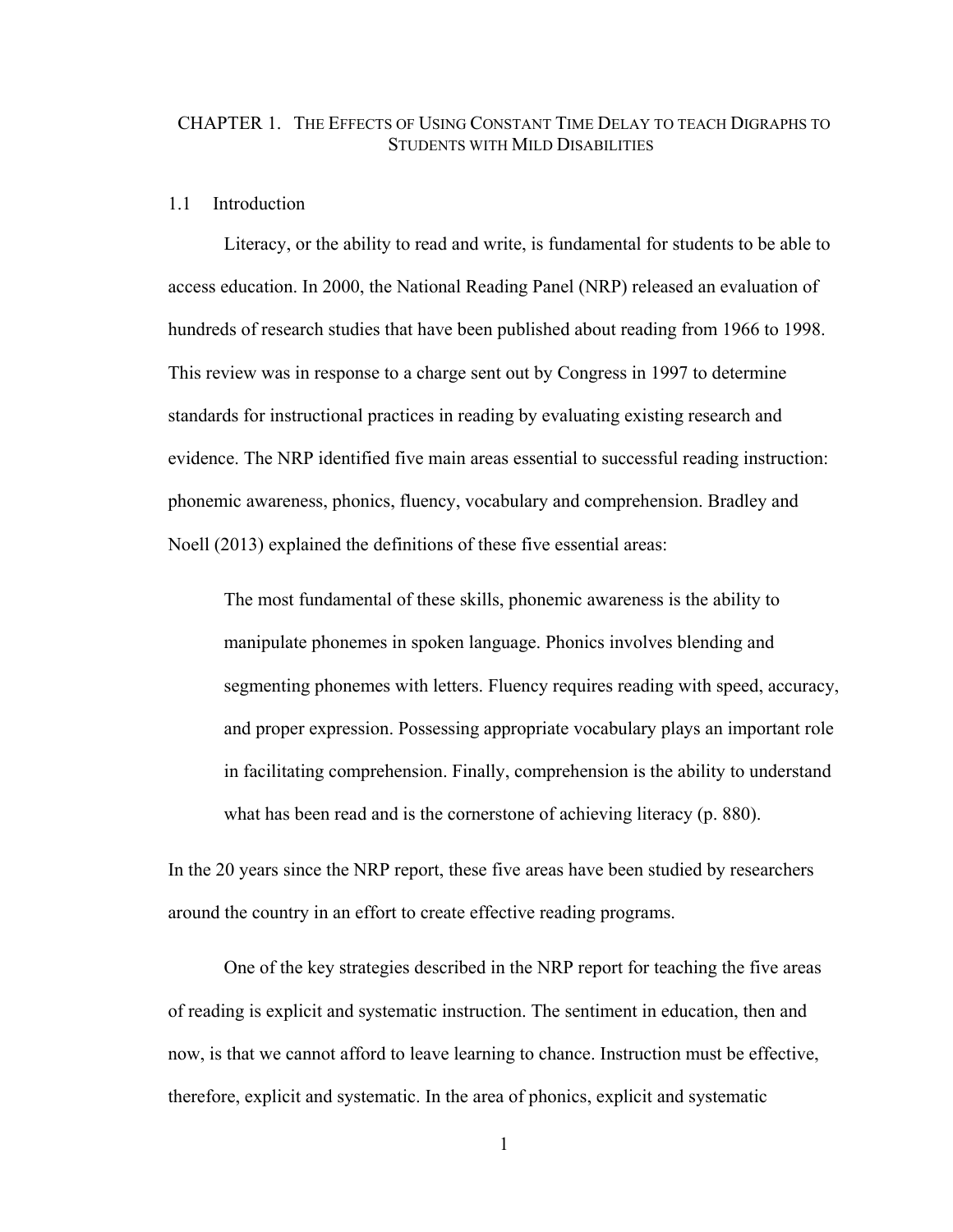instruction is recommended. Explicit instruction is such because there is a direct approach to teaching both in instructional design and delivery. Students are guided through the learning process in a clear and supported method until mastery is achieved (Archer & Hughes, 2011). Systematic instruction is carefully planned and sequenced (Collins, 2012). In systematic phonics instruction, the planned set of phonics skills are taught sequentially (Ehri et al., 2001).

### <span id="page-9-0"></span>1.1.1 Phonics Instruction

Phonics instruction is a general term used to describe a teaching method for acquisition of letter-sound correspondence and is one piece of the reading puzzle (National Reading Panel, 2000). According to the NRP report summary, phonics instruction is essential to the development of decoding skills, reading fluency, and reading comprehension (NRP, 2000). Phonics encompasses several foundational skills including alphabetic understanding (letter-sound knowledge) and phonological recoding (http://reading.uoregon.edu/, 2002). Knowing how letters are linked to sounds is letter sound knowledge. Letter sounds are represented either by one grapheme (letter) having a single sound or multiple graphemes having a single sound (blends, digraphs and trigraphs). Knowing how to put those sounds together is phonological recoding.

Phonics instruction can be approached in two ways: synthetically or analytically. Synthetic instruction uses explicit teaching of letter sounds and how to blend them into words. Analytic instruction uses previously learned words and sounds to decode or make sense of unfamiliar words. Said differently, synthetic instruction uses a part to whole approach whereas analytic instruction uses a whole to part approach (Ehri et.al, 2001). Both methods have points of effectiveness, however, the National Reading Panel (NRP)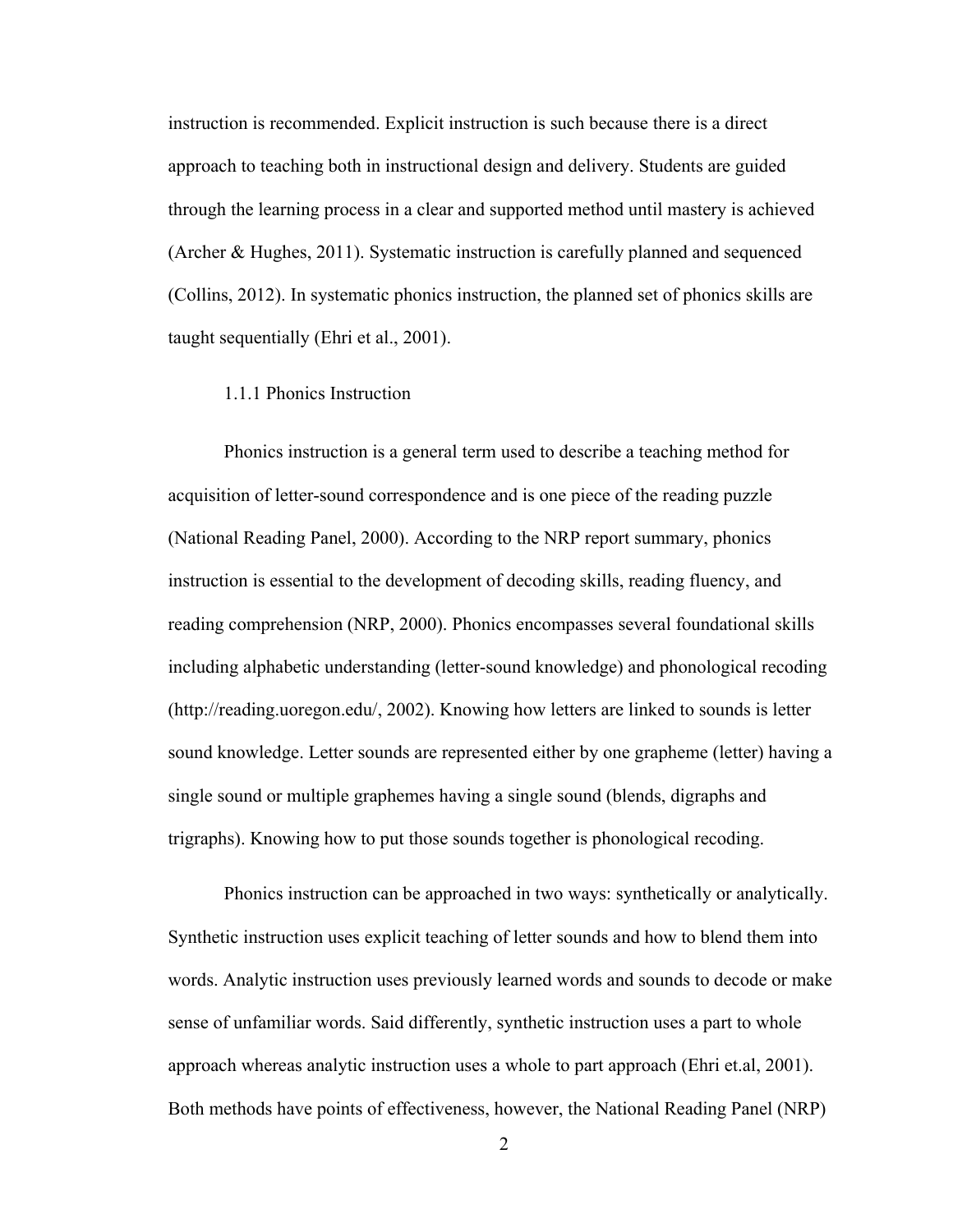recommends a more synthetic approach to phonics instruction. The NRP (2000) describes their review of literature findings on phonics instruction. The findings indicated that systematic and explicit instruction produces significant benefits for students in kindergarten through sixth grades, including those with reading difficulties. However, more research is needed on specific and effective phonics instruction procedures for students with disabilities.

As noted by Joseph and Seery (2004), little research exists on effective phonics instruction for students with disabilities. Since phonics instruction is an essential component of reading, this is an area that warrants further research. Joseph and Seery reviewed studies conducted from 1990-2003 on phonics instruction and students with mild to moderate intellectual disability. Their search resulted in seven articles from six different journals. Most of the participants fell within the mild to moderate intellectual disability category according to IQ scores. Six of the seven articles examined different phonics instruction approaches. Two studies used computer-assisted programs. The other studies used the following approaches: picture-fading and tactile-kinesthetics to teach letter-sound correspondence, comparing letter patterns and sounds instruction to wholeword instruction, teaching phonics through error-correction, teaching word analysis skills, and a comprehensive literacy approach that embedded phonics instruction. Despite the variety of instructional procedures, the results of all studies revealed phonics instruction, specifically phonetic-analysis strategies, to be effective for students with disabilities; however no clear strategy emerged more efficient than another. The authors noted disappointment in the number of research studies located since a research analysis conducted in 1992 (Connor, 1992), found approximately the same amount of research.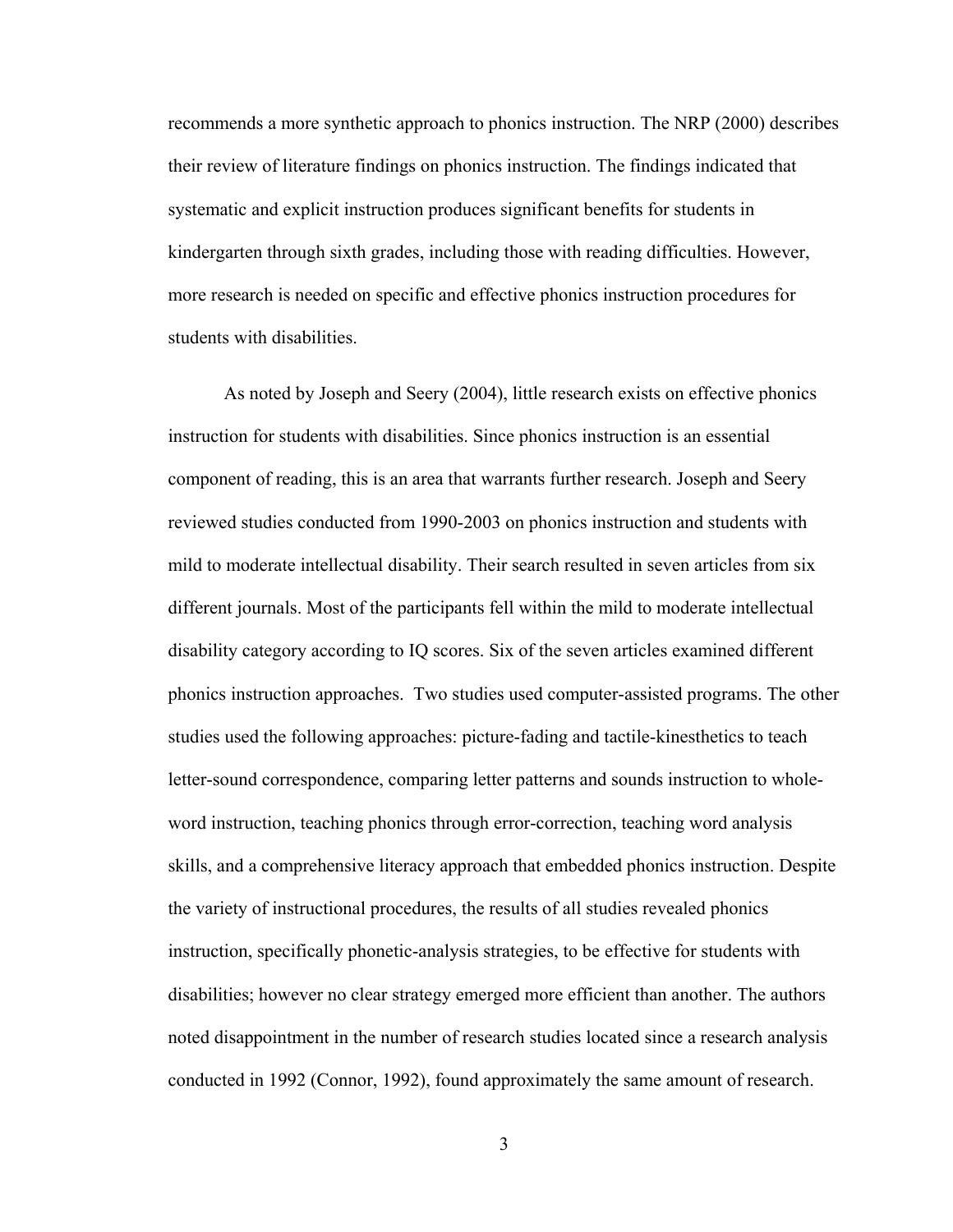This lack of research highlights the need for further research on phonics instruction procedures used for students with mild to moderate disabilities.

#### <span id="page-11-0"></span>1.1.2 Digraphs

In this study, the systematic and explicit response prompting strategy of constant time delay was used to teach vowel and consonant digraphs. Vowel and consonant digraphs are two graphemes that represent one phoneme or sound (Eldredge, 2004). Some examples of vowel and consonant digraphs are: *ch, sh, ng, ai, ee, ie,* and *ue*. Methods for teaching digraphs range from using word games to general word study (Bear, 2007; Cunningham, 2000). Often digraph instruction is embedded within the teaching of word families and general word study (Bear, 2007).

#### <span id="page-11-1"></span>1.1.3 Constant Time Delay

Constant time delay (CTD) is a near-errorless response prompting procedure (Bradley & Noell, 2018; Collins, 2012). The procedure involves a presentation of a stimulus, a delay interval, and a controlling prompt presented by the instructor. The delay interval begins with the simultaneous presentation of the target stimulus and the prompt, otherwise known as a 0-s delay. Then the prompt is faded by inserting a constant amount of time between the target stimulus and the prompt (e.g., 4-s). One of five responses is possible: correct/incorrect response before the prompt, correct/incorrect response after the prompt, or a no response after the prompt (Koscinski & Hoy,1993; Wolery & Gast, 1984).

 Constant time delay was used for investigation in this study. It was chosen for its reported effectiveness and efficiency (Aldosiry, 2020; Bradley & Noell, 2018; Doyle,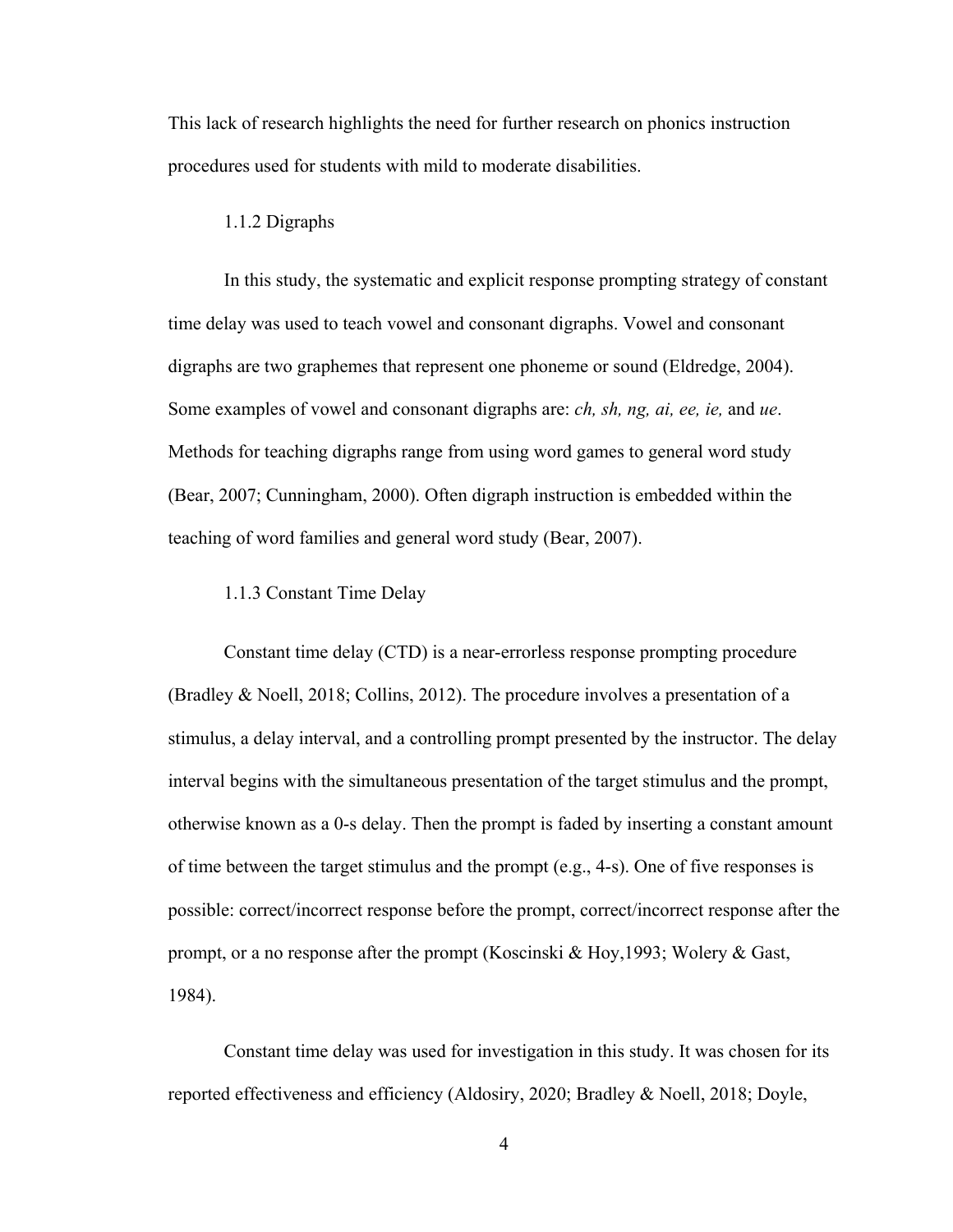Wolery, Gast & Ault, 1990; Morton & Flynt, 1997;) in teaching discrete skills to students with disabilities and without disabilities. Several studies have found that time delay is easy to implement, provides near-errorless learning, and can be used for a variety of tasks (DiPipi-Hoy & Jitendra, 2004; Ledford et al., 2012; Stevens & Schuster, 1998). Time delay has been used to teach learners with a variety of disability levels and both chained and discrete responses. Constant time delay is often chosen to teach discrete skills because of its proven effectiveness and efficiency (Doyle 1990; Mattingly & Bott, 1990; Wolery & Gast, 1984). Among other skills, it has been used effectively to teach both math and literacy skills.

In one study by Morton and Flynt (1997), CTD was compared to prompt fading to teach multiplication facts to students with learning disabilities. Here the authors used three students in third grade and one student in fourth grade. Systematic prompt fading and CTD were used in an alternating treatments design using the five-step "try" procedure. In the first step, the researcher compiled a pool of unknown math facts for each student. The students were then probed for three consecutive days on the 100 unknown facts. From those facts, the second step was to compile unique fact sets. In the third step, one of the teaching procedures was employed and the other procedure was alternated the next day. Step four was a one-minute probe condition just after each teaching session. The final step was to analyze the data and determine the more effective teaching approach. The results showed both methods were effective. Two students learned more math facts when CTD was used. The other two students learned more efficiently with prompt fading. This has a positive teaching implication in that either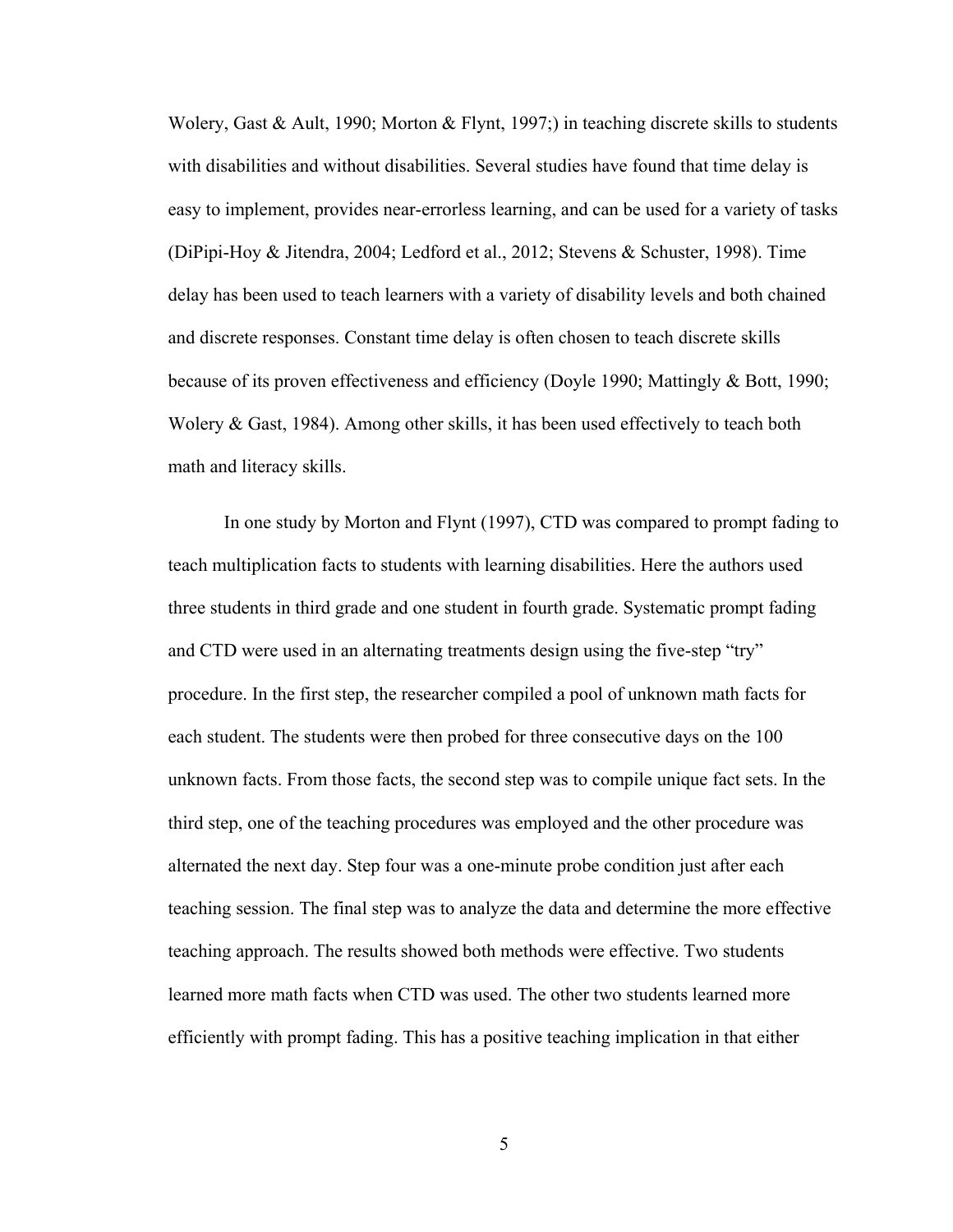procedure, prompt fading or constant time delay, can work for students with learning disabilities. Teachers have tools to use and can tailor instruction toward the students.

In a more recent study related to literacy, CTD was used to teach young adults vocabulary words relating to health care and money management (Hua et al., 2013). In this study the researchers used an alternating treatments design to examine the usefulness of teaching vocabulary words and definitions using CTD and then testing for reading comprehension using expository texts. Overall, they found teaching vocabulary and definitions using CTD led to more successful vocabulary acquisition and retention than not using CTD as was done in the control condition.

 Bradley and Noell (2018) examined the use of CTD to supplement phonics instruction for students identified by the teacher as struggling first grade readers. These students did not have a diagnosed disability in reading or otherwise. The researchers sought to answer three questions. First, would CTD be an effective intervention to teach phonics skills to struggling readers? Second, would CTD be effective when applied to more complex phonemic constructions (i.e., digraphs). And third, would the addition of a systematic contingent reward procedure accelerate the learning? The researchers chose six first grade students who were identified as struggling readers with an oral reading fluency score of less than 29 words per minute. The desired target behavior was correct sounding out and blending of pseudowords. An adapted three-phase reversal design with phases of baseline, CTD, and CTD plus percentile shaping (contingent rewards) were used. During the CTD phases, the researchers used a set of pseudowords for five trials per session. During the first trial, a 5 s delay was used to allow for data collection and instruction. If during the first trial the student did not respond, the researcher provided a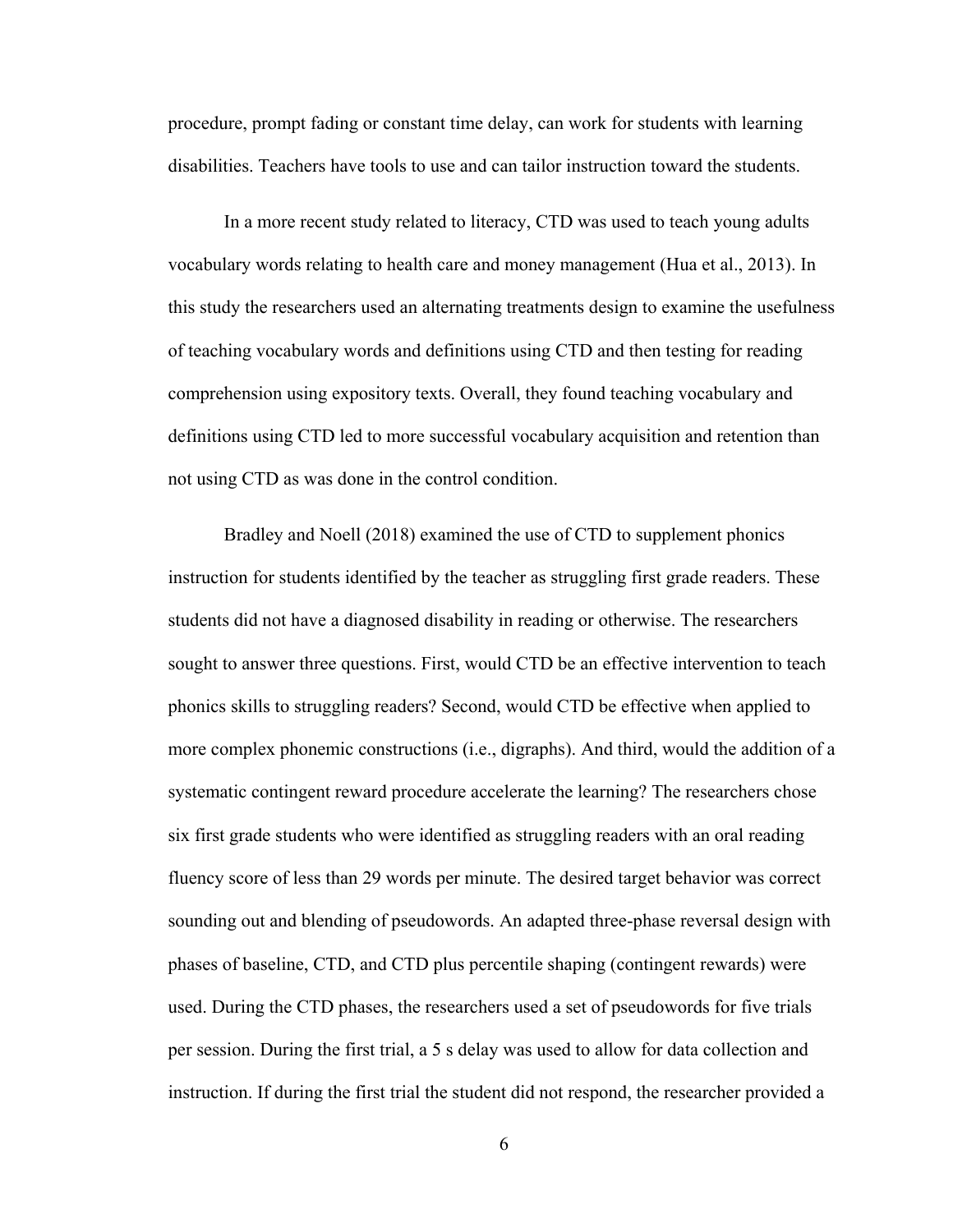verbal model of the word and waited an additional 5-s for the student to respond. The second trial used a 0-s delay and then the researchers returned to a 5 s delay for the remaining three trials. The study resulted in noteworthy gains of phonics skills during the CTD phases consistent across all participants. The study also concluded that adding the contingent rewards did not accelerate learning in this instance. This study and its results reinforce the research on the effective nature of using CTD to teach discrete skills (i.e., phonics) to young students.

## <span id="page-14-0"></span>1.2 Research Questions

The current study extends the literature by examining the effects of CTD in teaching digraph instruction. The purpose of this study was to determine the effectiveness of teaching phonics skills to children with mild disabilities using constant time delay. The research questions to be answered included:

Is CTD effective to teach vowel/consonant digraphs to students with mild disabilities in lower elementary grades?

Does teaching isolated sounds generalize to reading words containing those sounds?

#### CHAPTER 2. METHOD

## <span id="page-14-3"></span><span id="page-14-2"></span><span id="page-14-1"></span>2.1 Participants

#### 2.1.1 Students

Three participants were included in this study: two boys and one girl. Two of the participants were identified with developmental delay as defined by the state of Kentucky regulations. Developmental delay (DD) is a label often used when a child between the ages of 3-8 years that has not acquired or achieved commensurate with performance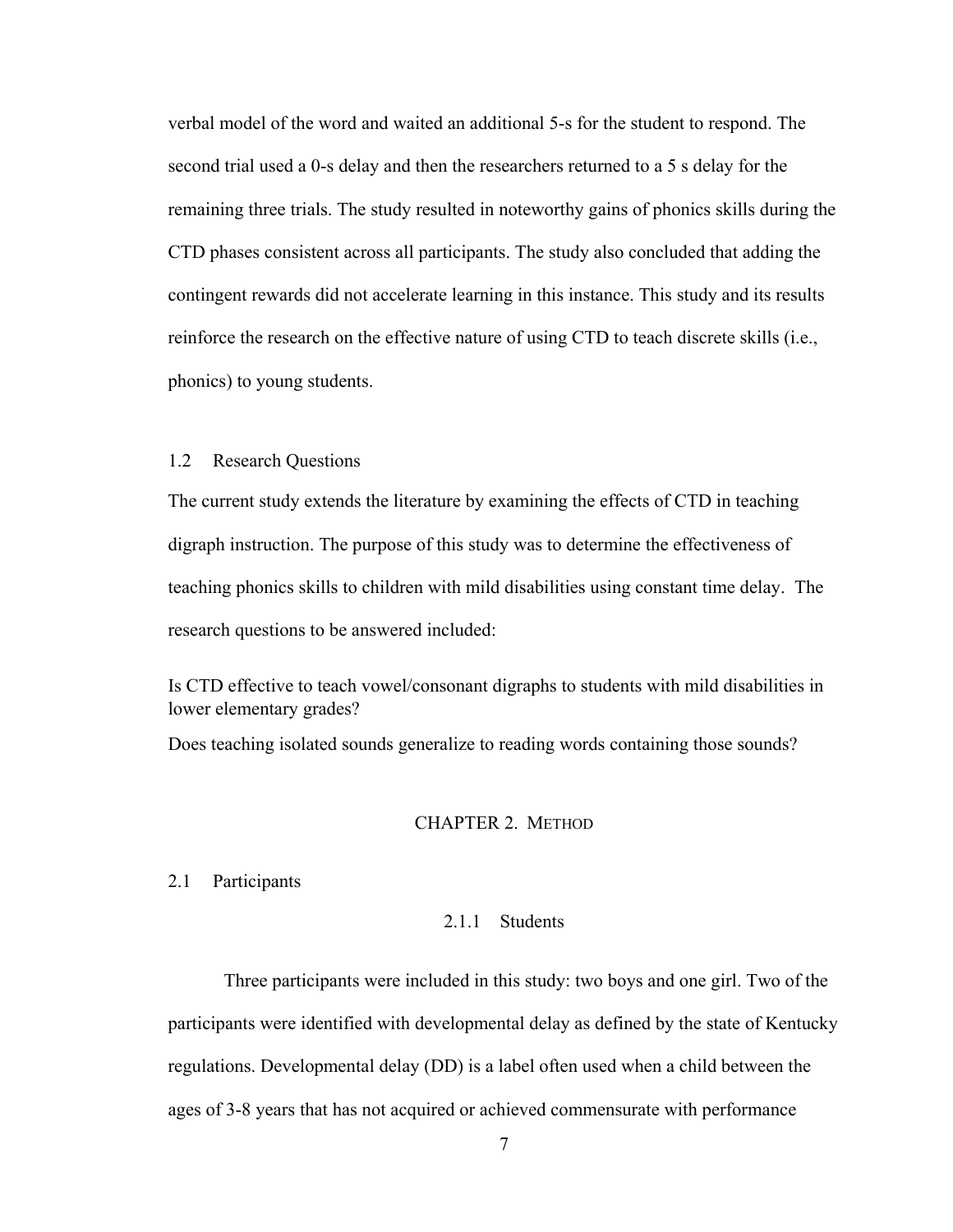expectations for their age in or more developmental areas. One student was identified with emotional and behavioral disabilities according to state regulations. All three students were in the second grade at a public elementary school and received services between 1-4 hours daily in a special education resource room. All received services for reading, reading comprehension, and math. All participants met the inclusion criteria for the study that included a learning history with time delay, difficulty with decoding skills, and mastery (at least 23/26) of single letter-sound correspondence.

 Ace was a 7-year-old male identified with developmental delay. Most of his day was spent in the general education classroom with adult support for reading. He received 2 hours a day of resource time, attended occupational therapy twice a week, and received speech language services three times a week. His targeted areas of weakness were basic reading strategies (decoding and sight word fluency) above a first grade level, comprehension skills, oral reading fluency, acquiring new skills rapidly, and attention to task beyond 2 minutes. He showed relative strengths with his listening comprehension, receptive language, and basic motor skills.

 Brittany was a 7-year-old female. Her primary disability label was developmental delay. She spent 1 hour a day in a resource room and received direct adult support for time spent in the general classroom. She received speech language therapy three times a week and occupational therapy two times a week. She showed relative weaknesses in the areas of attending to tasks for longer than 2-3 minutes, basic reading skills, and acquiring knowledge without direct adult instruction. She had recently shown an interest in learning about words and reading.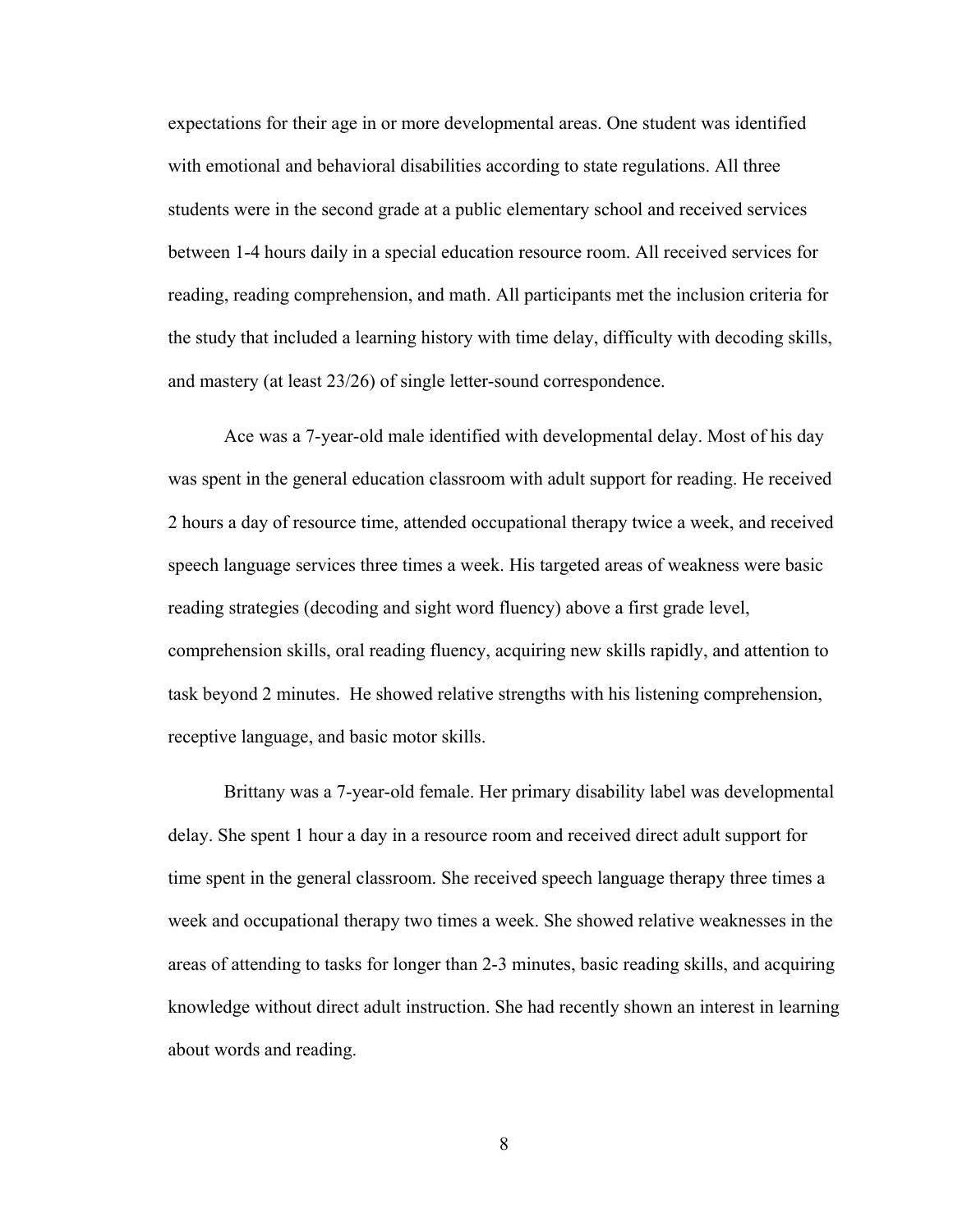The third student selected for the study was Chris, an 8-year-old with a primary disability label of emotional behavior disorder (EBD). He had a medical diagnosis of bipolar disorder with attention deficit and hyperactivity disorder (ADHD) and obsessivecompulsive disorder (OCD). Academically, he was weak in the areas of basic reading of sight words above a first-grade level, listening comprehension, language processing and attention to tasks longer than 2 minutes. He worked best when tasks were presented visually and in small amounts.

## 2.1.2 Others

<span id="page-16-0"></span>The researcher of this study also served as the special education resource teacher. She held a Bachelor's degree in Special Education with an emphasis in Learning and Behavior Disorders. She was certified to teach elementary school and special education. As of the date the study was conducted, she had 8 years teaching experience and was enrolled in a master's degree program. The reliability observer was a paraeducator who regularly assisted and interacted with the students who participated in this project. She was trained by the researcher in the use of constant time delay and was familiar with taking observation data.

## <span id="page-16-1"></span>2.2 Rationale

 The dependent variable in this study was decoding vowel/consonant digraphs. Examples of vowel/consonant digraphs include: *ae, ch, th, ck,* and *ee.* This was an isolated skill that the identified students had not mastered. It also was an objective listed on their individualized education programs. To ensure the skill was needed, I consulted various reading/phonics resources and resource specialists. For instance, it is a required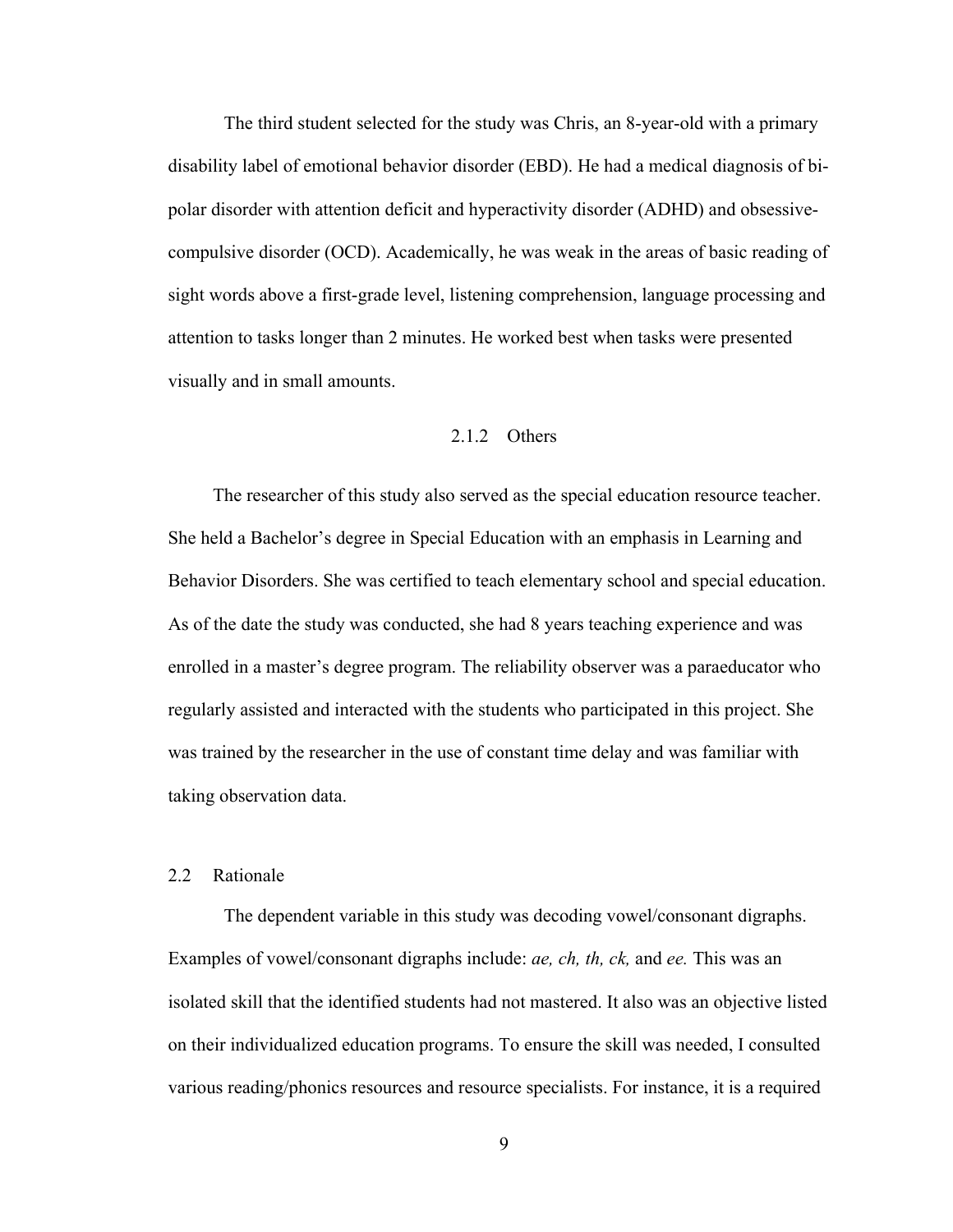skill to decode words containing digraphs on numerous phonics assessments, including GRADE (Williams, Cassidy, & Samuels, 2014) and DIBELS (Good & Kaminski, 2002). By learning to quickly decode isolated digraphs, the students increase their overall decoding speed therefore, increasing reading fluency. Reading fluency directly relates to reading comprehension and therefore, overall reading proficiency. All agreed the skill was valid for the targeted students. The initial teaching of the isolated digraphs was followed by the expected generalization of those digraphs into decoding actual words.

## <span id="page-17-0"></span>2.3 Materials

Twenty digraphs divided into four groups of five digraphs each were taught to each participant. Table 1shows the digraphs for each participant. The vowel and consonant digraphs were hand printed in black ink on 76x127mm (3x5 in.) white index cards at a height of approximately 2.54 cm (1 in.). The researcher had a set of cards and a data recording sheet for each session. For the generalization conditions, the 76x127mm (3x5in.) white index cards were hand-printed with selected words containing targeted digraphs. Screening stimuli were chosen by consulting several phonics/reading instruction resources including: Phonics for Teachers: Self Instruction, Methods and Activities (Eldredge, 2004), Phonics They Use (Cunningham, 2000), Words Their and Way for English Learners: Word Study for Phonics, Vocabulary, and Spelling Instruction (Bear, 2007).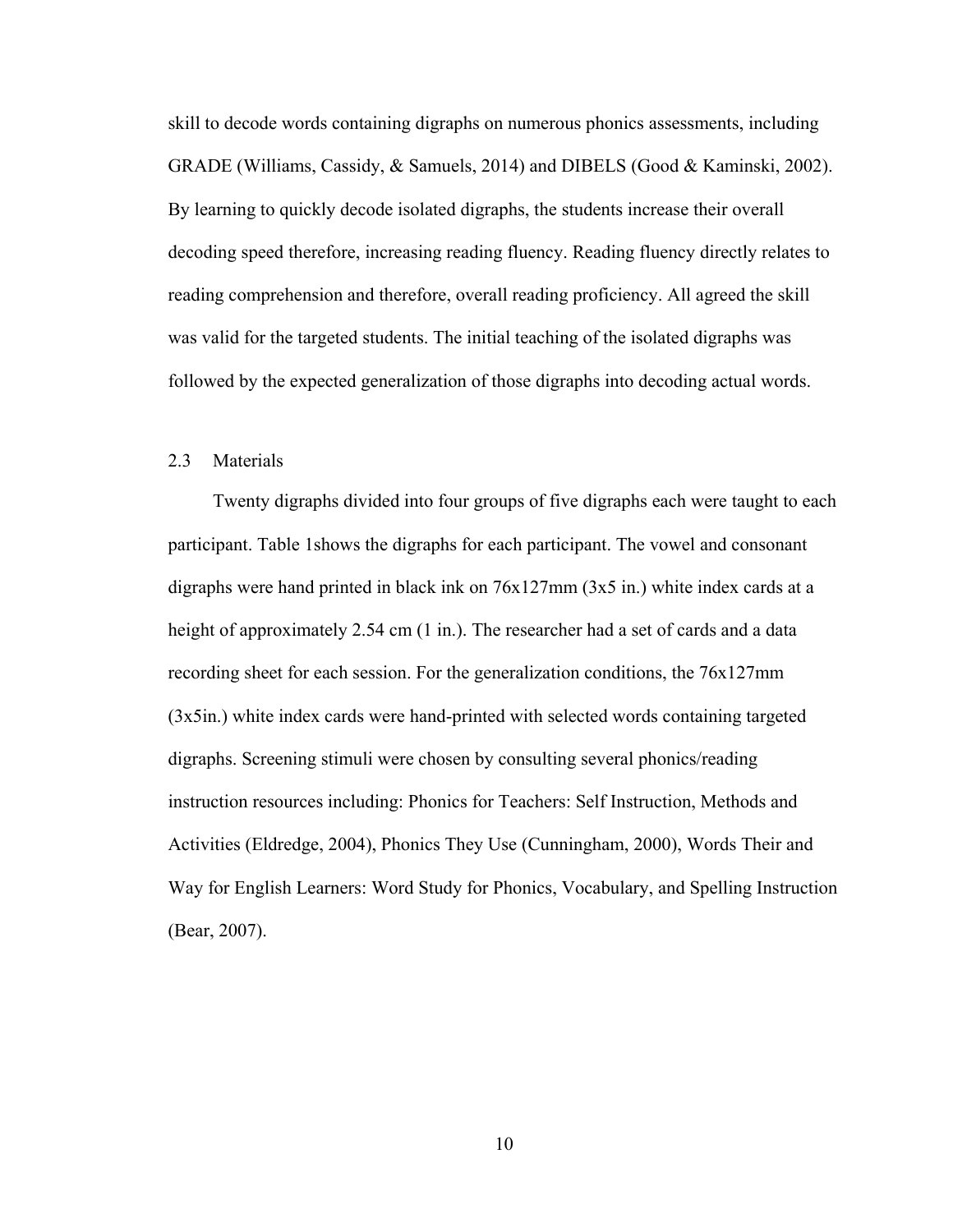|                               | Ace                                    | <b>Brittany</b>                                     | Chris                                               |
|-------------------------------|----------------------------------------|-----------------------------------------------------|-----------------------------------------------------|
| $\operatorname{Set}$ A        | $c\overline{k}$                        | $\overline{\text{ck}}$                              | $\overline{\text{wh}}$                              |
|                               | ${\rm sh}$                             | ${\rm sh}$                                          | ay                                                  |
|                               | ue                                     | ee                                                  | $\rm ie$                                            |
|                               | $\mathbf{oa}$                          | au                                                  | ea                                                  |
|                               | ew                                     | ei                                                  | ui                                                  |
| Set B                         | $\ensuremath{\text{n}}\xspace\text{k}$ | $\ensuremath{\text{n}}\xspace\ensuremath{\text{k}}$ | $\ensuremath{\text{n}}\xspace\ensuremath{\text{k}}$ |
|                               | ${\rm ch}$                             | ${\rm ch}$                                          | ${\rm ch}$                                          |
|                               | ee                                     | ue                                                  | $\rm ee$                                            |
|                               | au                                     | oa                                                  | au                                                  |
|                               | ei                                     | ${\rm ew}$                                          | $\dot{e}$                                           |
| $\operatorname{Set}$ $\cal C$ | $^{\mbox{th}}$                         | $\operatorname{wh}$                                 | th                                                  |
|                               | $\rm {ai}$                             | ay                                                  | $\rm {ai}$                                          |
|                               | $00\,$                                 | ie                                                  | $00\,$                                              |
|                               | ey                                     | ea                                                  | ey                                                  |
|                               | $\rm aw$                               | ui                                                  | $\mathop{\rm aw}\nolimits$                          |
| Set D                         | $\operatorname{wh}$                    | $\ensuremath{\text{th}}$                            | $\ensuremath{\text{c}}\xspace k$                    |
|                               | ay                                     | $\rm {ai}$                                          | sh                                                  |
|                               | ie                                     | 00                                                  | ue                                                  |
|                               | ea                                     | ey                                                  | $\mathbf{oa}$                                       |
|                               | ui                                     | $\operatorname{aw}$                                 | ${\rm ew}$                                          |

<span id="page-18-0"></span>[Table 1.1 Digraphs used in Intervention Sessions for Ace, Brittany, and Chris]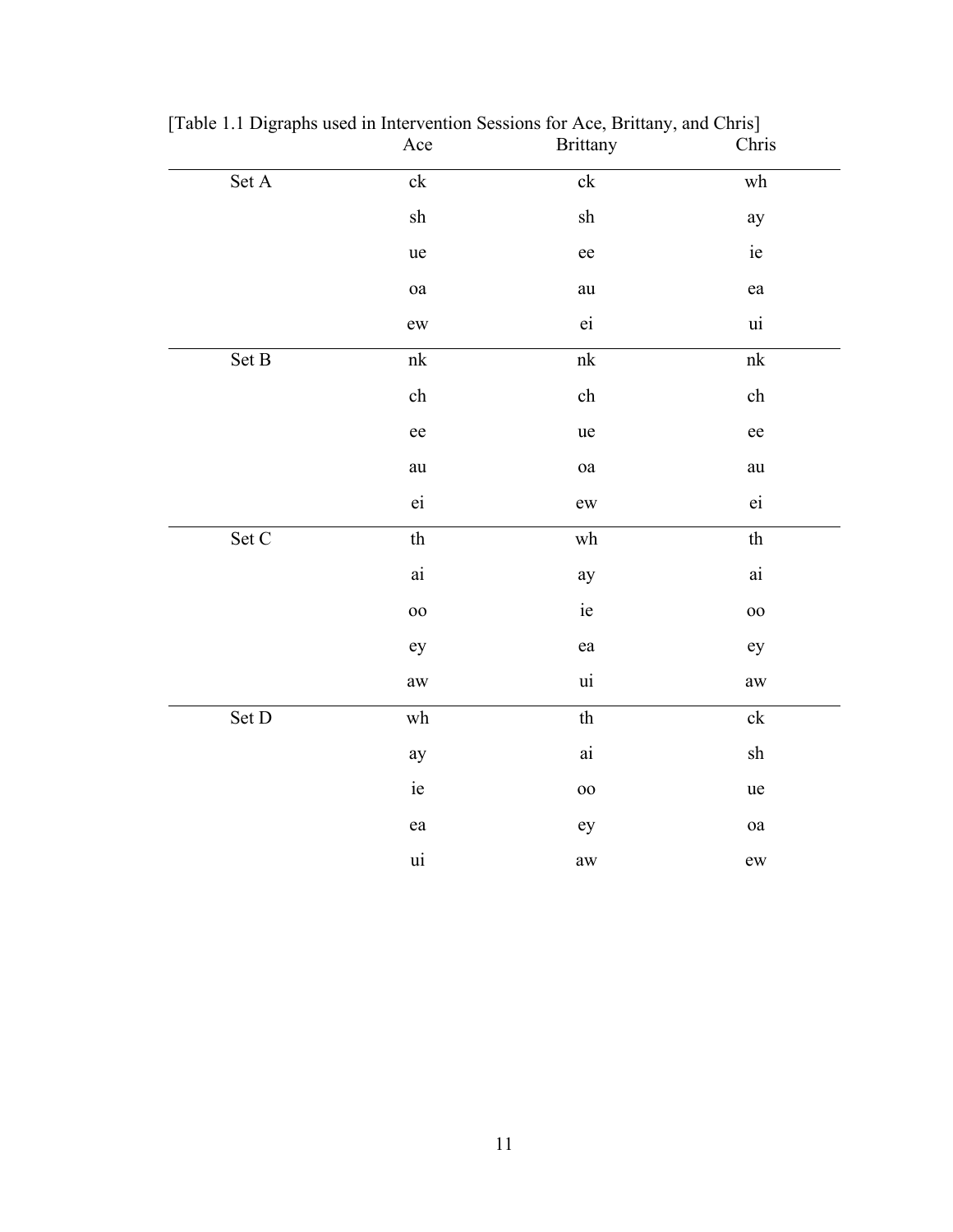### <span id="page-19-0"></span>2.4 Data Collection

 The constant time delay procedure to be used in the study lends itself to controlled presentation data collection. Data were collected on the accuracy of student responding either before or after the delivery of the controlling prompt or if no respond at all occurred following the prompt. There were five types of possible student responses. First, if the student verbally stated the correct digraph sound within 3-s of the task request, an unprompted correct response was recorded. Second, if the student stated the correct digraph sound after the prompt was delivered, a prompted correct response was recorded. Third, if the student stated a sound other than the correct digraph sound within 3-s or before the prompt was delivered, it was recorded as an unprompted error. Fourth, if the student responded stated an incorrect digraph sound after the prompt was delivered, that was recorded as a prompted error. And fifth, if the student did not state any sound after the prompt was delivered, it was recorded as a prompted no response. At the end of each session, the number of unprompted correct responses were plotted on graphs.

#### <span id="page-19-1"></span>2.5 Procedures

The instructional objective for this study was as follows: When presented with vowel/consonant digraphs, the students will correctly say each digraph sound within 3-s of the visual stimulus with 15/15 correct responses over three consecutive sessions for each set of digraphs. The independent variable in this study was a 3-s constant time delay to measure the dependent variable, which is learning the 20 vowel/consonant digraphs.

All phases of the study (screening, probe conditions, intervention sessions, and generalization sessions) were conducted in the special education resource room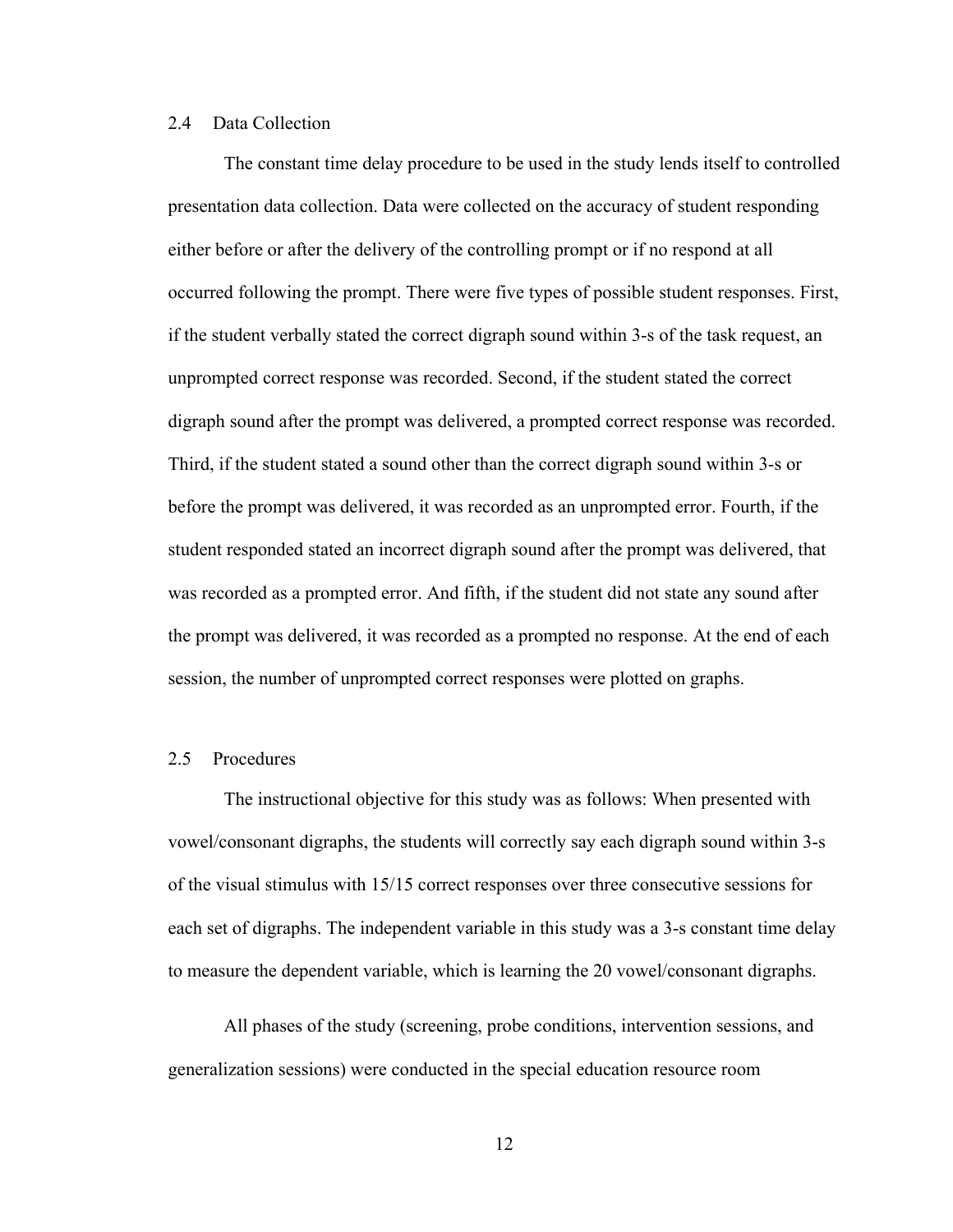containing no more than five students at any given time. Sessions were conducted in a 1:1 instructional arrangement. The student and researcher sat at a designated table with the student's back to the class to reduce distractions. While sessions were occurring, other students were working independently or with an instructional assistant. These students were instructed not to interrupt the researcher or student while sessions are conducted.

The researcher first conducted initial screening sessions to identify a collection of digraphs the student could not read. Once initial screening of all digraphs took place, the set of digraphs were assigned to three sets of five digraphs. The researcher then conducted probe sessions on all 20 stimuli (unknown digraphs) for three sessions over three consecutive days. The researcher then conducted intervention sessions on the first set of digraphs. These sessions continued until criterion was met. Once criterion was met, the probe condition was repeated on all stimuli. Then intervention on the second set of unknown digraphs began. This process was repeated until all four sets of unknown digraphs had been learned to criterion.

## 2.5.1 Screening Procedures

<span id="page-20-0"></span> Initially, each student was screened using isolated digraph sounds. From those unknown digraphs, 20 were chosen for instruction. Also, during the initial screening session, words containing vowel and consonant digraphs were assessed to determine if students could read words containing the digraphs. Twenty (20) of these words were used in the generalization sessions of the study. See Table 1.2 for the list of digraphs and words.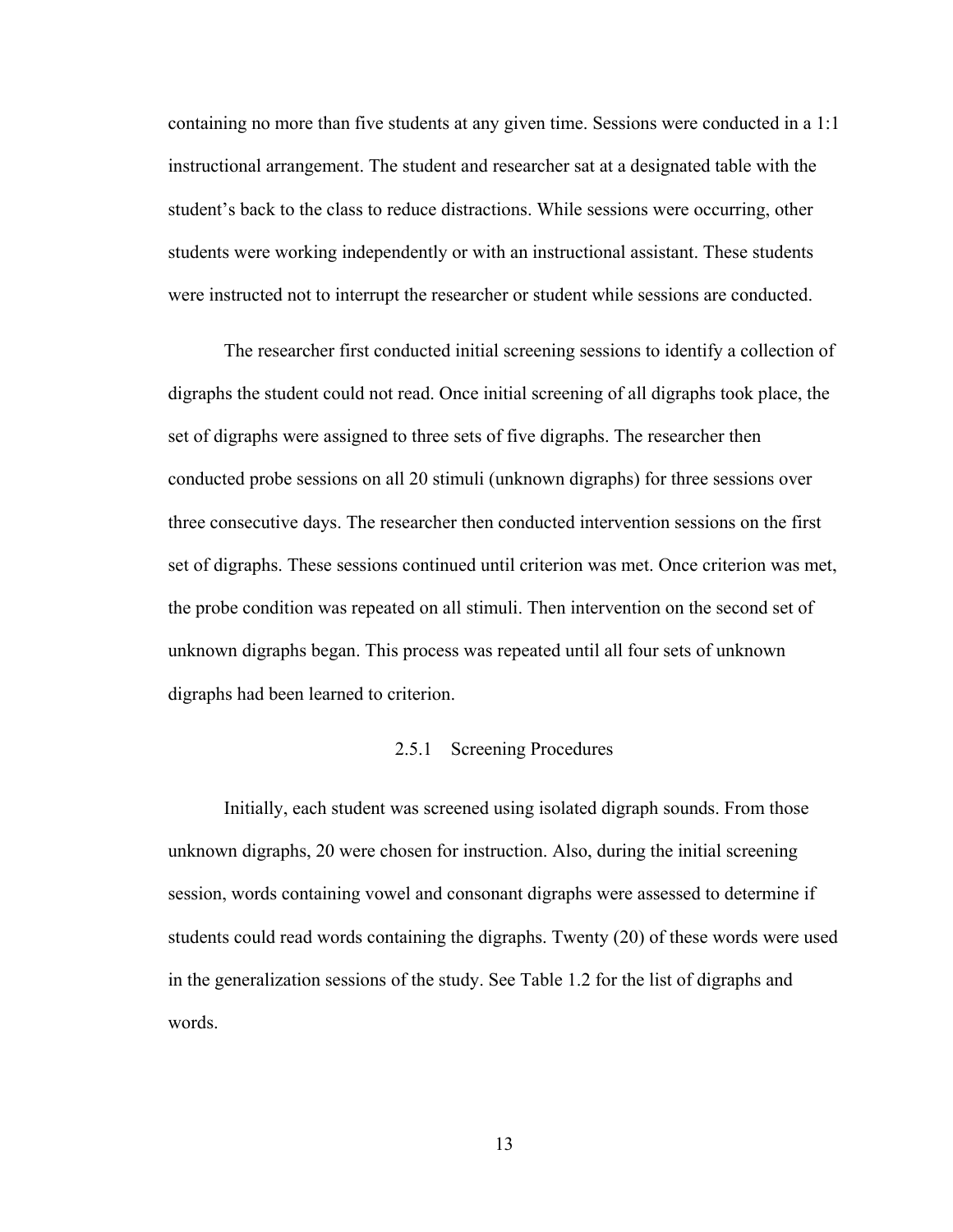Three screening sessions were conducted with each participant across a 2 week period with two trials per stimuli which totaled 40 trials per session. For each session, the sounds were presented written on cards and students were asked, "What sound?" A 3-s response interval was given after each visual stimulus was presented. There were three responses possible for screening sessions: unprompted correct, unprompted error or no response. An unprompted correct response for screening was when the student verbally stated the correct digraph sound within 3-s of the stimulus (visual presentation of the digraph) and was marked with  $a +$ . An unprompted error was when the student verbally stated a response other than the correct one within 3-s of the stimulus and was marked with a 0. A no response was when the student said nothing within 3-s of seeing the stimulus and was also marked with a 0. The inter-trial interval was less than 2-s. Verbal praise was given for unprompted correct responses and unprompted errors were ignored. No prompts were delivered in screening sessions.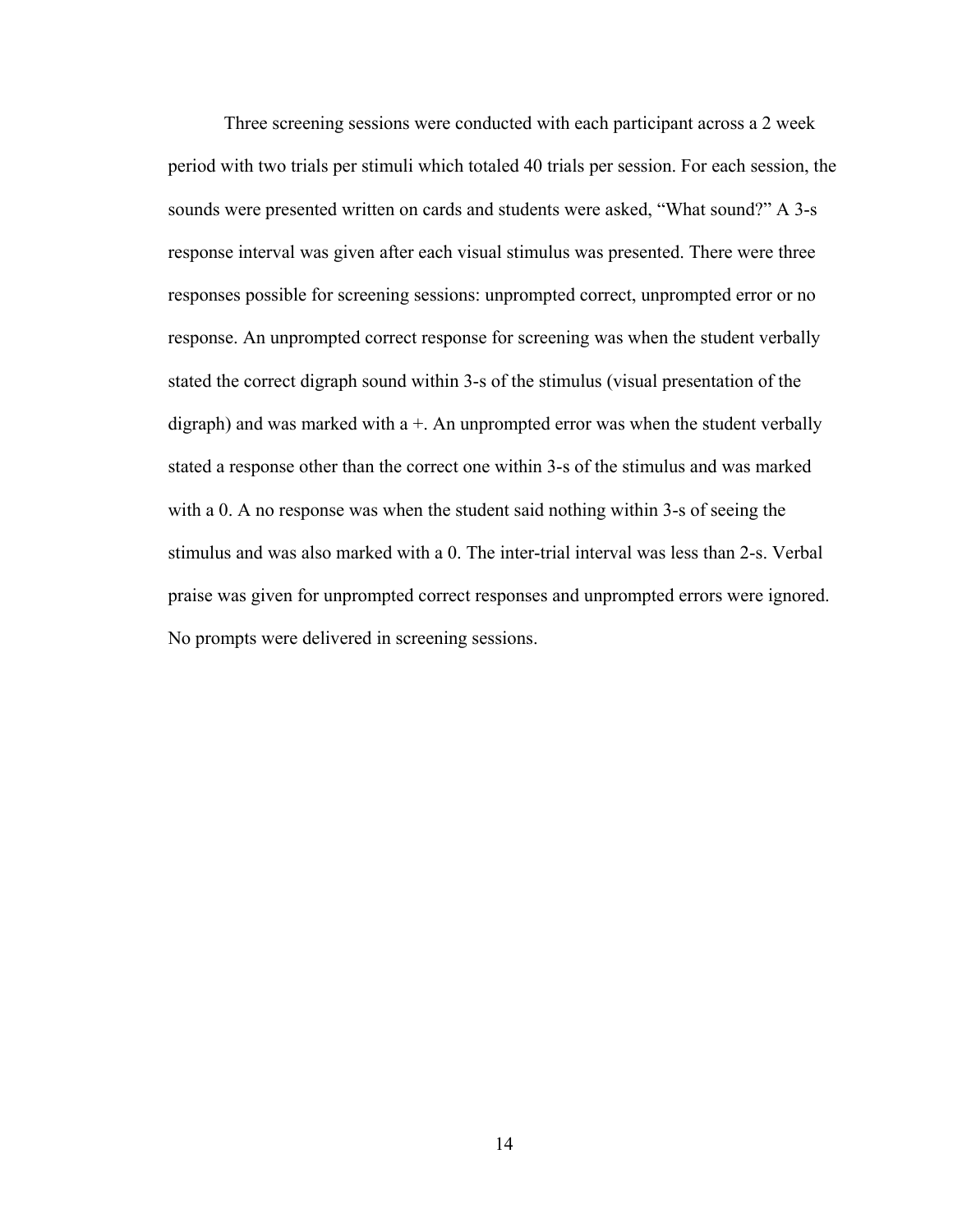| $\ensuremath{\text{c}}\xspace k$       | back |
|----------------------------------------|------|
| ng                                     | ring |
| ay                                     | day  |
| ${\rm e} {\rm a}$                      | meat |
| $_{\rm oo}$                            | food |
| $\ensuremath{\text{n}}\xspace\text{k}$ | sank |
| $\operatorname{th}$                    | that |
| ue                                     | blue |
| $\mathop{\rm aw}\nolimits$             | paw  |
| $\rm ie$                               | tie  |
| ${\rm ch}$                             | chop |
| $\operatorname{wh}$                    | whip |
| ee                                     | deep |
| au                                     | haul |
| $\,$ ui                                | suit |
| ${\rm sh}$                             | shut |
| $\rm {ai}$                             | rain |
| $\mathbf{oa}$                          | soak |
| ${\rm ew}$                             | new  |
| ey                                     | key  |
|                                        |      |

<span id="page-22-0"></span>[Table 1.2 Vowel/Consonant Digraphs used in Screening and Words used in Generalization Sessions]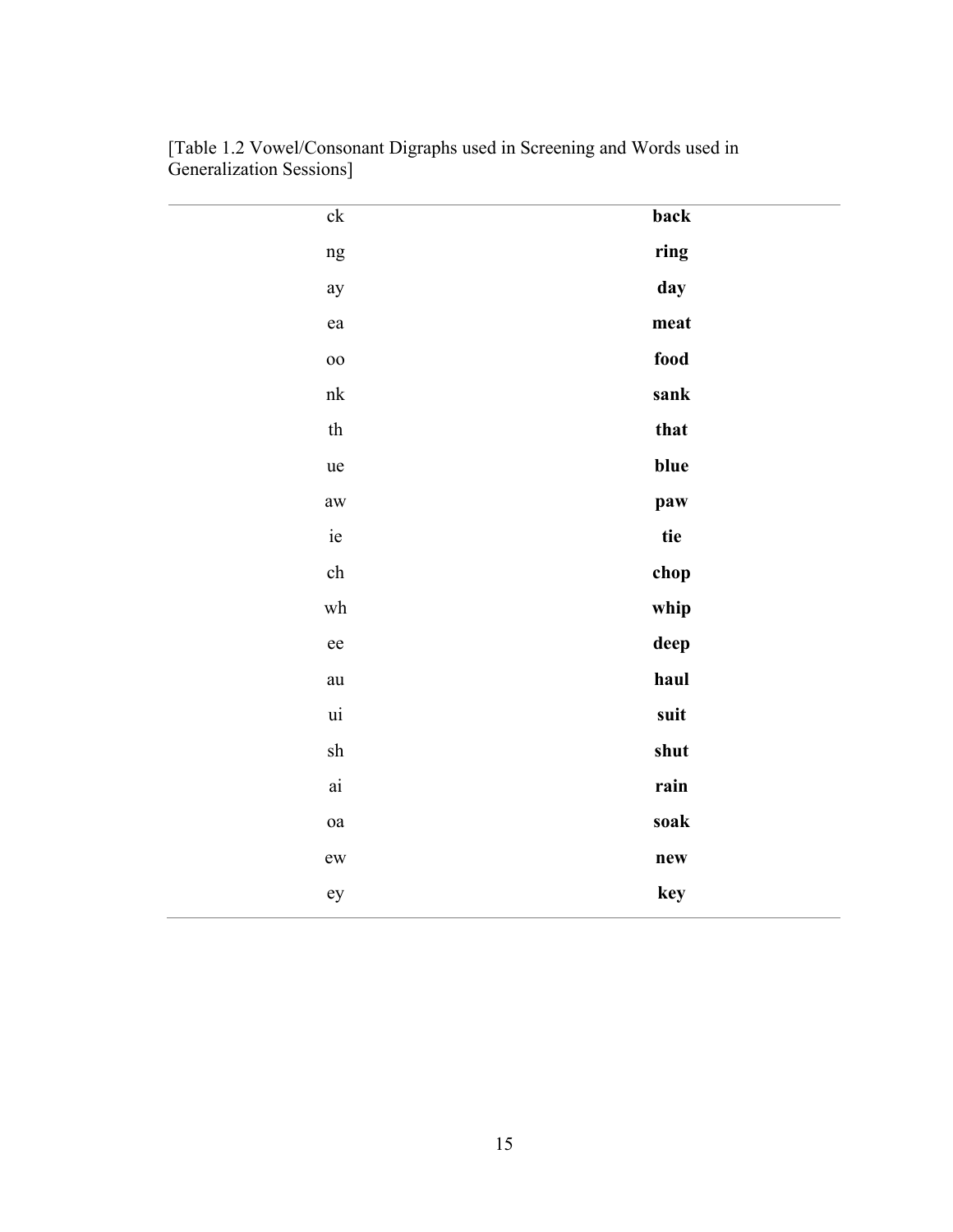#### 2.5.2 Probe Condition Procedures

<span id="page-23-0"></span>During probe conditions, all 20 digraph sounds were assessed during the same session with three trials per stimulus equaling 60 trials per session. Sessions took place for at least three sessions are until the data were stable. The target stimuli were presented to the students one at a time in random order. The researcher began the session by gaining the students attention by saying, "Let's get ready to read." The students were presented with the card and asked, "What sound?," and the researcher waited 3-s for the response. Possible responses in probe conditions were unprompted correct responses in which the student stated the correct digraph sound within 3 seconds, unprompted incorrect responses in which the student stated anything other than the correct digraph sound within 3-s, or unprompted no responses in which the student did not state anything within 3-s. When the student responded with an unprompted correct response, the researcher provided verbal praise (e.g., "Great job."). All other responses were ignored.

#### 2.5.3 Instructional Session Procedures

<span id="page-23-1"></span>For the instructional sessions, one set of digraphs was taught at a time in a 1:1 setting. Constant time delay sessions consisted of the presentation of targeted stimuli set (the unknown digraphs) three times for a total of 15 trials per session. Sessions for each set took place until criterion is reached. Criterion was 100% mastery (15/15 correct responses) for three consecutive sessions. Each stimulus was initially presented at a 0-s delay during the first session for each set of sounds. For this presentation, the researcher explained that the word would be shown, and the digraph sound would be modeled and then should be repeated by them. (i.e., "The sound is \_\_. What sound? Good."). This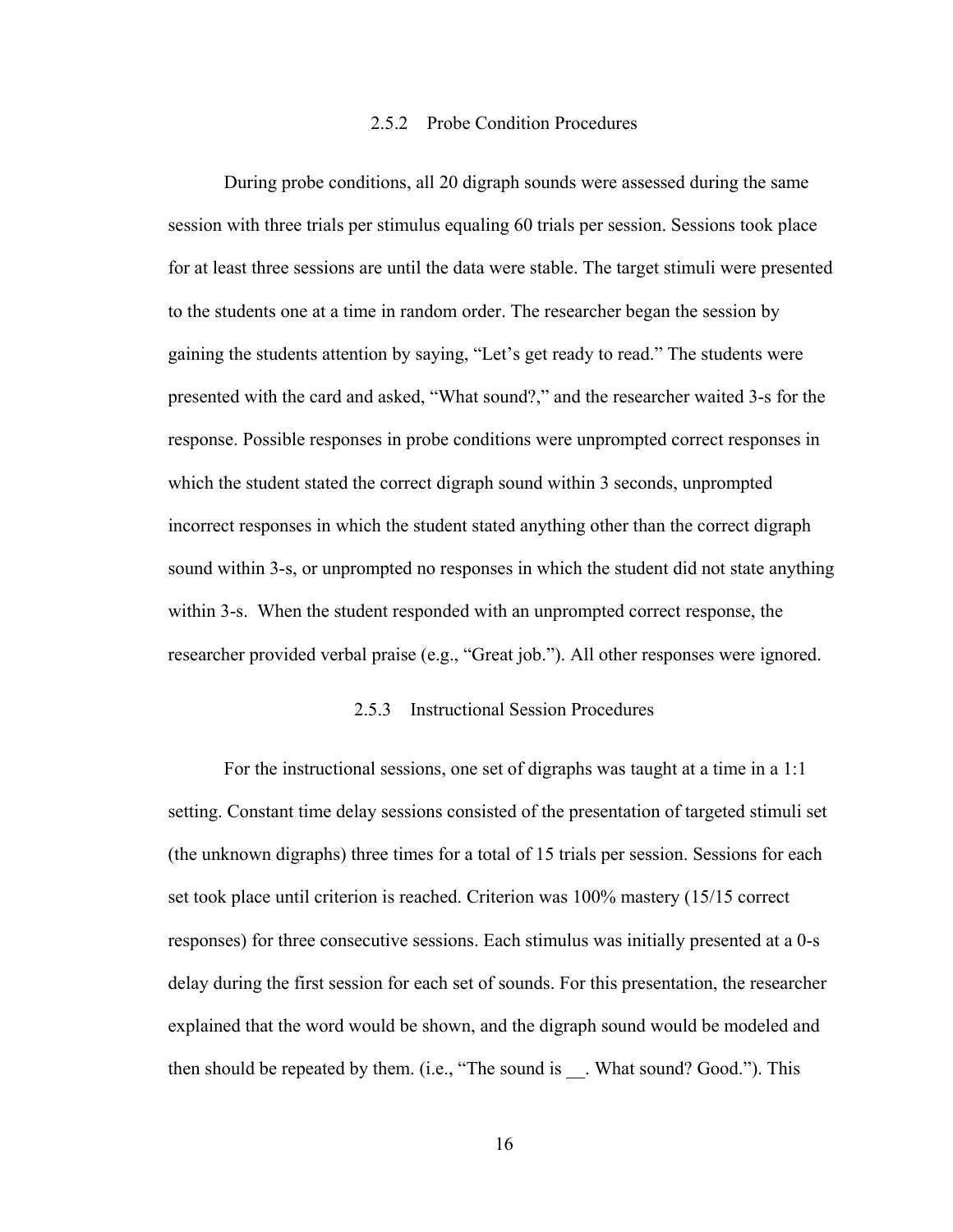procedure was repeated throughout the 0-s delay session for each set of sounds. The remaining sessions were conducted using a 3-s delay interval in which attention was gained, the digraph card was presented, and the researcher waited 3-s for a response. If the student did not respond, the researcher presented the verbal model (i.e., controlling prompt). There were 5 possible student responses: unprompted correct, prompted correct, unprompted error, prompted error and prompted no response. After all correct responses, either before or after the prompt, the researcher delivered verbal praise (i.e., "Good."). Incorrect responses before the prompt were corrected by modeling, "The sound is…, what sound?" and incorrect responses after the prompt were ignored. What was the consequence for a prompted no response? Inter-trial intervals were no longer than 3-s.

### <span id="page-24-0"></span>2.6 Maintenance

Maintenance probes were integrated into probe condition sessions. As each set of digraphs was mastered, previously mastered sets were tested, and results were plotted on the graphs.

## <span id="page-24-1"></span>2.7 Generalization

After each student reached criterion for all four instructional sets, a generalization condition took place. The generalization sessions were conducted exactly like probe condition sessions except that instead of isolated digraphs, words containing those mastered digraphs were used. The students were expected to correctly read the entire word for a correct response. The response was marked as partially correct if the newly learned vowel/consonant digraph was correctly pronounced but the rest of the word was incorrect. An incorrect response was marked if the entire word was pronounced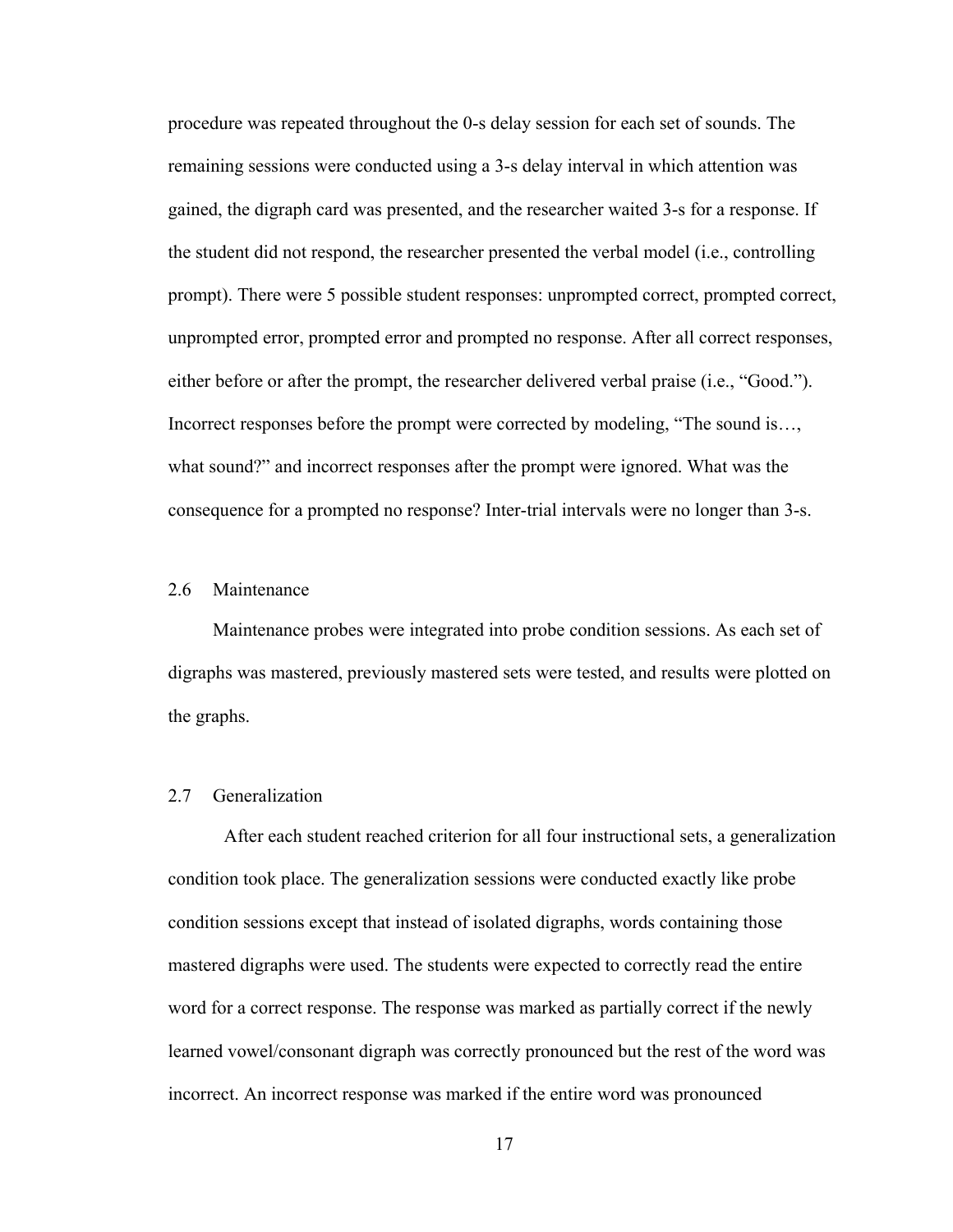incorrectly. Words were recorded as incorrect if any part was said incorrectly. For instance, "back" was said as "bake" as well as if initial or vowel sound was incorrect. Words were only assessed in screening and generalization sessions. There were no intervention sessions for the words.

## <span id="page-25-0"></span>2.8 Experimental Design

A multiple probe (conditions) across behaviors design, replicated with three students, was used to assess the effectiveness of constant time delay to teach vowel/consonant digraph sounds. In a multiple probe design with conditions, all sets of stimuli are probed and then again, each time a subject reaches criterion on a set of stimuli. Experimental control is demonstrated by a change in the target behavior occurring when and only when the independent variable is implemented.

#### <span id="page-25-1"></span>2.9 Threats to Validity

 With any experimental study, threats to validity exist. To combat these threats in this study, several steps were taken. By choosing a multiple probe across conditions several threats were lessened. The threat of testing, instrumentation, and maturation were minimized because testing occurs in intermittent sessions during probe conditions. By conducting independent and dependent variable reliability, the instrumentation threat was also minimized. Attrition was minimized in this study by selecting three students with excellent attendance records. The parents are informed of the study and made to understand the importance of attendance to school. To control for history threats, the teachers and parents were informed of the procedures to be used and all agreed to avoid teaching digraphs if possible. Intermittent checks were made with teachers about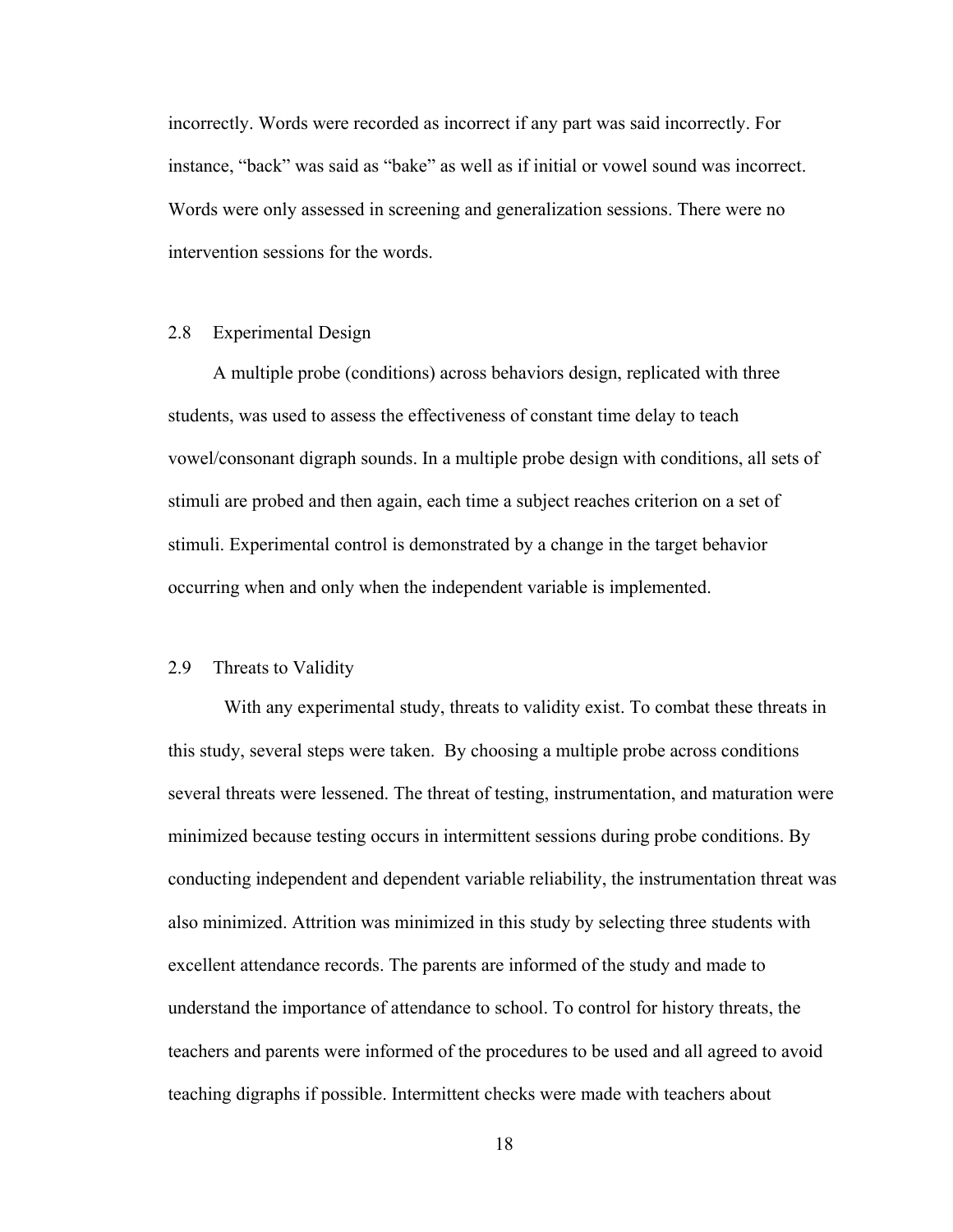upcoming lesson plans involving decoding strategies. History was most likely the largest threat to the validity of this study.

#### <span id="page-26-0"></span>2.10 Reliability

Reliability data were collected by a paraprofessional that was trained by the researcher of the study on how to collect both interobserver agreement data and procedural fidelity reliability. Reliability data were collected in 20% of the sessions in each condition by the trained observer. The formula used to calculate procedural fidelity was (the number of behaviors observed / number of behaviors planned) x100. The planned researcher behaviors included: delivery of attentional cue, giving of task stimuli and prompt, waiting the appropriate response interval, delivering the model, if appropriate, and delivering consequence. Interobserver agreement data were calculated using a point-by-point method formula:

(number of agreements / number of agreements + disagreements)  $x$  100.

<span id="page-26-1"></span>An acceptable level of reliability was 80% but the preferred level was 90%.

## CHAPTER 3. RESULTS

#### <span id="page-26-2"></span>3.1 Reliability

Interobserver agreement was collected for probe conditions, intervention and generalization sessions. Interobserver reliability data were collected for 20% or 31 of the sessions with reliability being 90%. Reliability data were gathered during 20% or 2 of the generalization sessions for 100% reliability.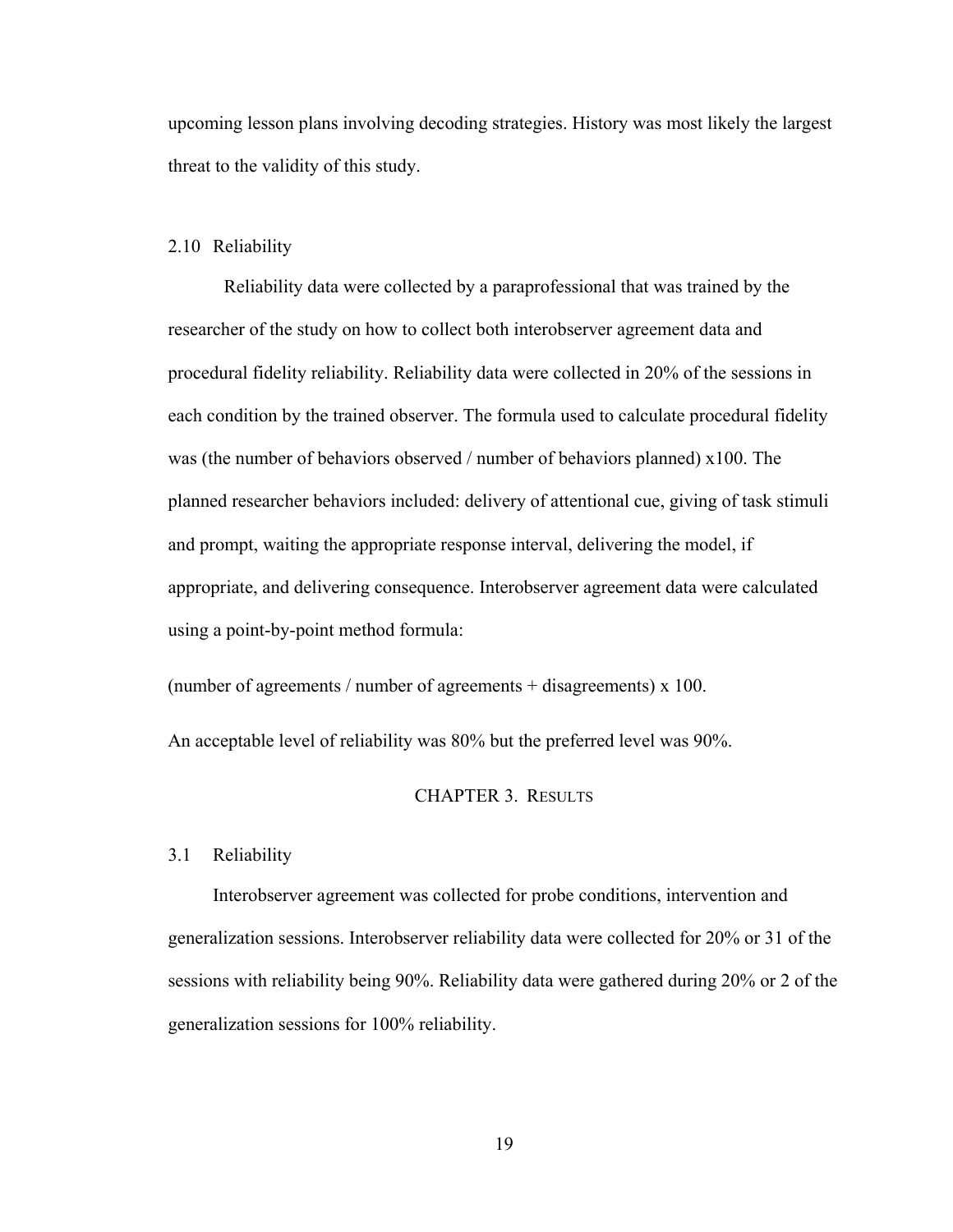Procedural fidelity on the researcher behaviors was taken during probe conditions. During probe conditions, procedural fidelity data was collected for 20% or 24 of the sessions with overall reliability being 90%. The procedural fidelity data reliability on researcher delivery of attentional cue, giving of task stimuli and prompt, waiting the appropriate response interval, and delivering the model was 100% while researcher delivery of appropriate consequence ranged from 80-90%.

## <span id="page-27-0"></span>3.2 Data Analysis

 Figure 3.1 shows the number of correct responses in all four sets for Ace. All baseline probes were at 0 correct responses for untrained stimuli. For each set of stimuli, once the intervention was implemented, the data showed an increasing trend, reaching criterion. The average number of sessions across all set of words was12 sessions to reach criterion. All but two of the maintenance data points were still at 15 correct responses. To reach criterion, a minimum of three sessions at 15 correct responses were required.

 Figure 3.2 shows the results for Brittany. All baseline probes for untrained stimuli were at 0 correct responses. Once intervention was implemented for each set of stimuli, the data showed an increasing trend, reaching criterion. The average number of sessions across all sets to reach criterion was 10 sessions. Maintenance session data points remained at 15 correct responses. Thus, staying at criterion for all maintenance sessions.

 Chris' results are shown in Figure 3.3. All baseline probes for untrained stimuli were between 0-3 correct responses. For each set of stimuli once intervention was implemented, the data showed an increasing trend to reach criterion. The average across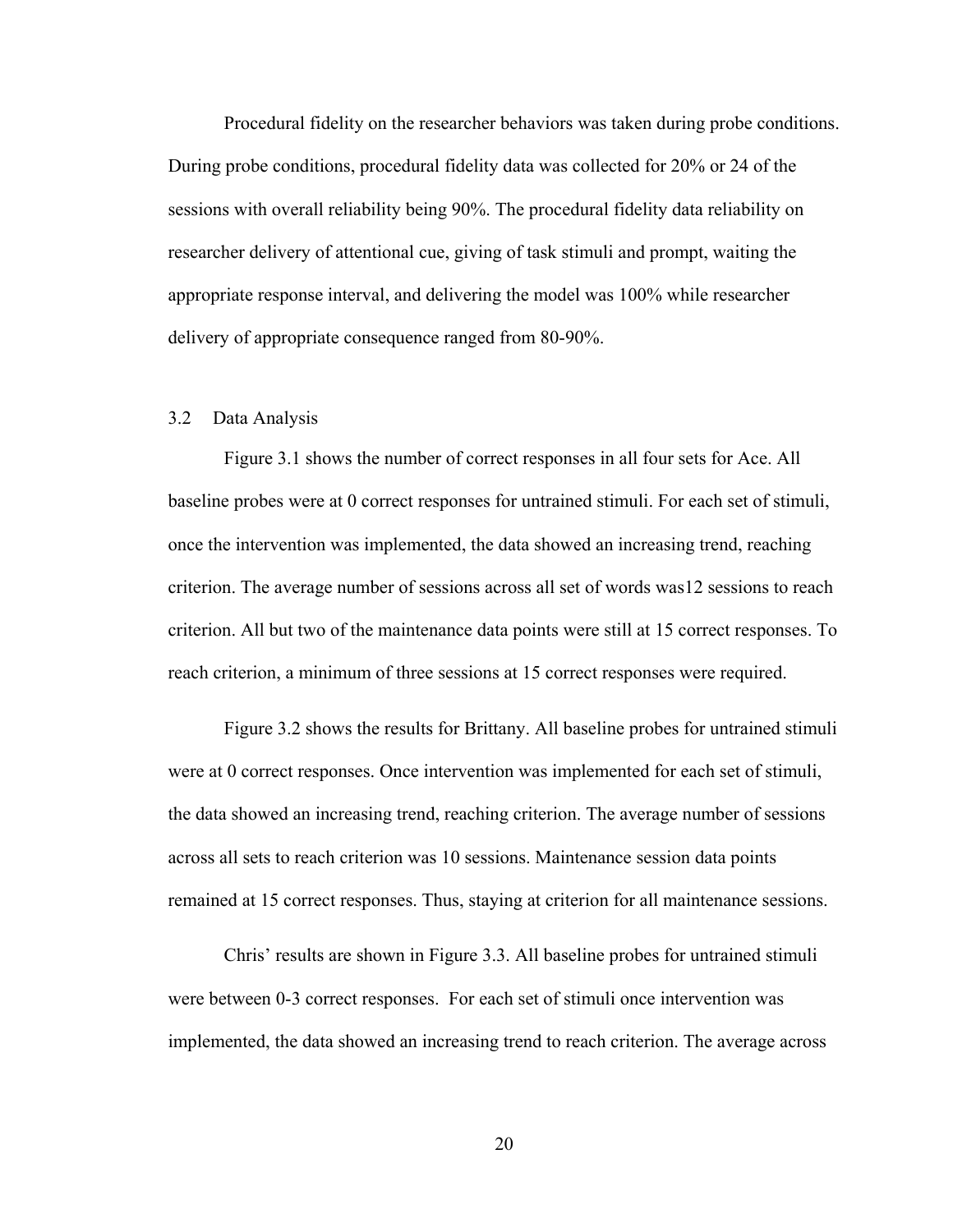all set of words was of 11 sessions to reach criterion. All maintenance session data points were between 12-15 correct responses.

 For the generalization phase of the study, each student generalized the isolated sounds into decodable words in the range of 15-20 correct responses over 3 consecutive sessions. Over three sessions, Ace responded with an average of 17 of 20 words read correctly. Brittany correctly read an average of 19 of 20 words. Chris' average was an average of 17 of 20 words read correctly.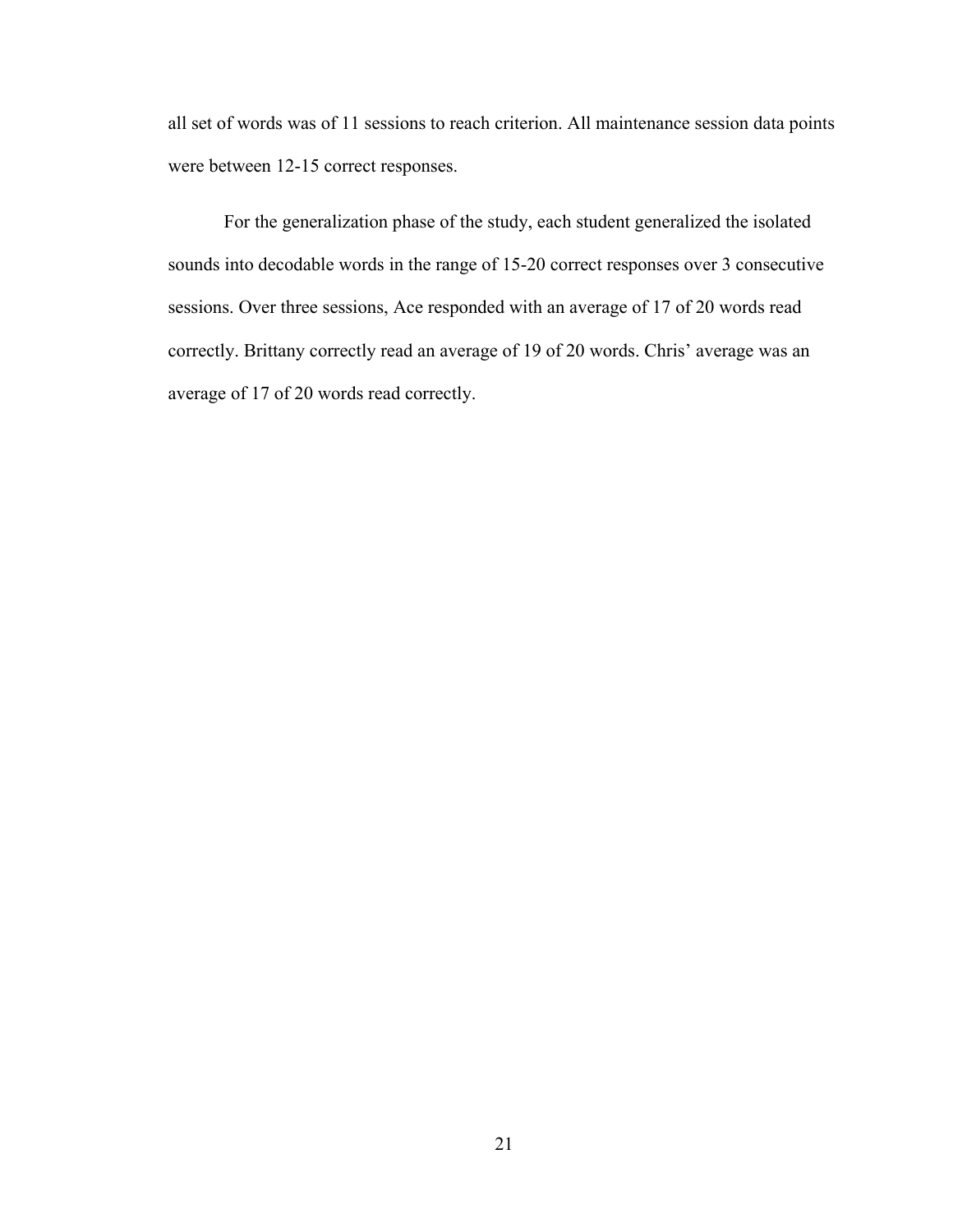

<span id="page-29-0"></span>[Figure 3.1 Student Responding for Ace]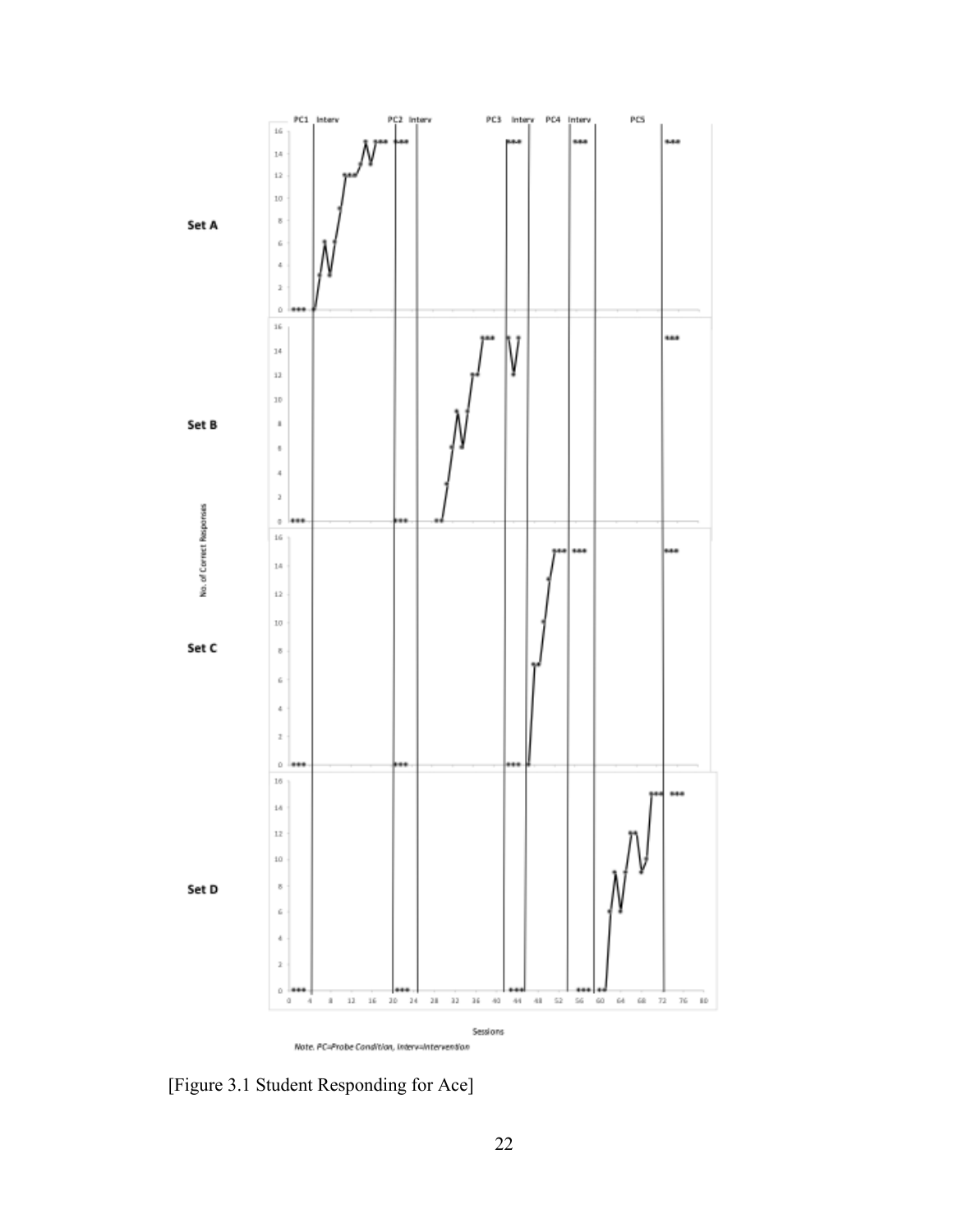

Note. PC=Probe Condition, Interv-Intervention

<span id="page-30-0"></span>[Figure 3.2 Student Responding for Brittany]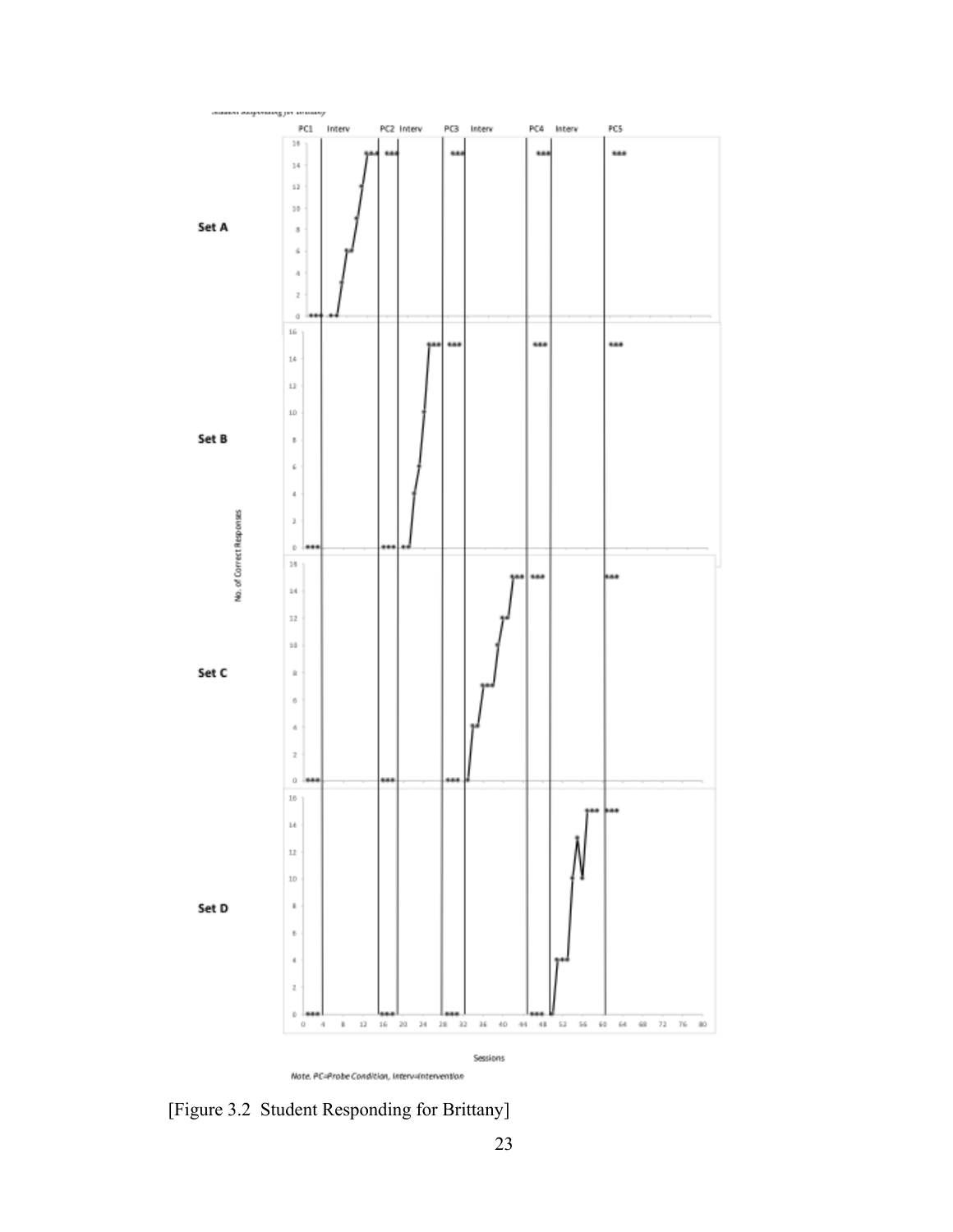

<span id="page-31-0"></span>[Figure 3.3 Student Responding for Chris]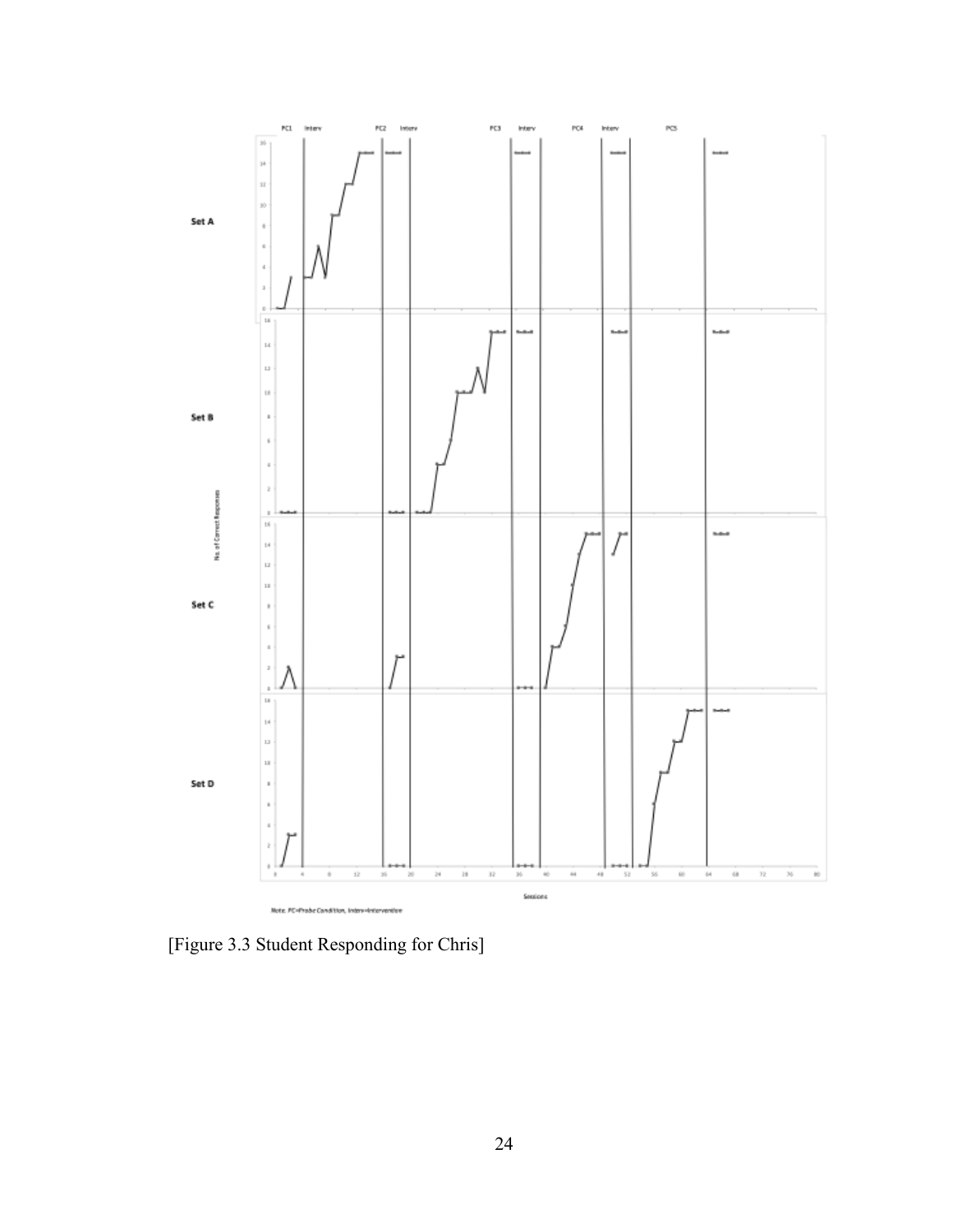#### CHAPTER 4. DISCUSSION

<span id="page-32-0"></span>Experimental control was demonstrated when the intervention resulted in all three students meeting criterion for each set of digraphs and by replication of intervention effects across sets and students. All students reached criterion within a relatively short amount of time (between 8-14 sessions). As shown in the maintenance data, learning of the isolated digraphs was maintained over time. Overall, the students generalized the isolated digraphs into reading words containing those digraphs to an acceptable level.

 Advantages of using CTD are many. Expensive materials or equipment are not required, and the procedure is relatively easy for teachers or instructional assistants to learn. Sessions are brief and could be done more frequently throughout the day with the same task or another. Data collection is straightforward, and graphs can even be completed by the students as part of motivation building.

 The results of this study show that CTD was an effective method for teaching isolated vowel/consonant digraphs to three students with mild disabilities. CTD has been shown effective with a variety of skills and it appears learning vowel/consonant digraph sounds can be added to that list. The results are also favorable for the generalization of decoding digraphs to reading words. Since the study used only three students with mild disabilities, future research is needed with a wider population of disabilities.

#### <span id="page-32-1"></span>4.1 Conclusion

In this study, CTD was an effective method for teaching isolated vowel/consonant digraphs. CTD has been shown effective with a variety of skills and it appears learning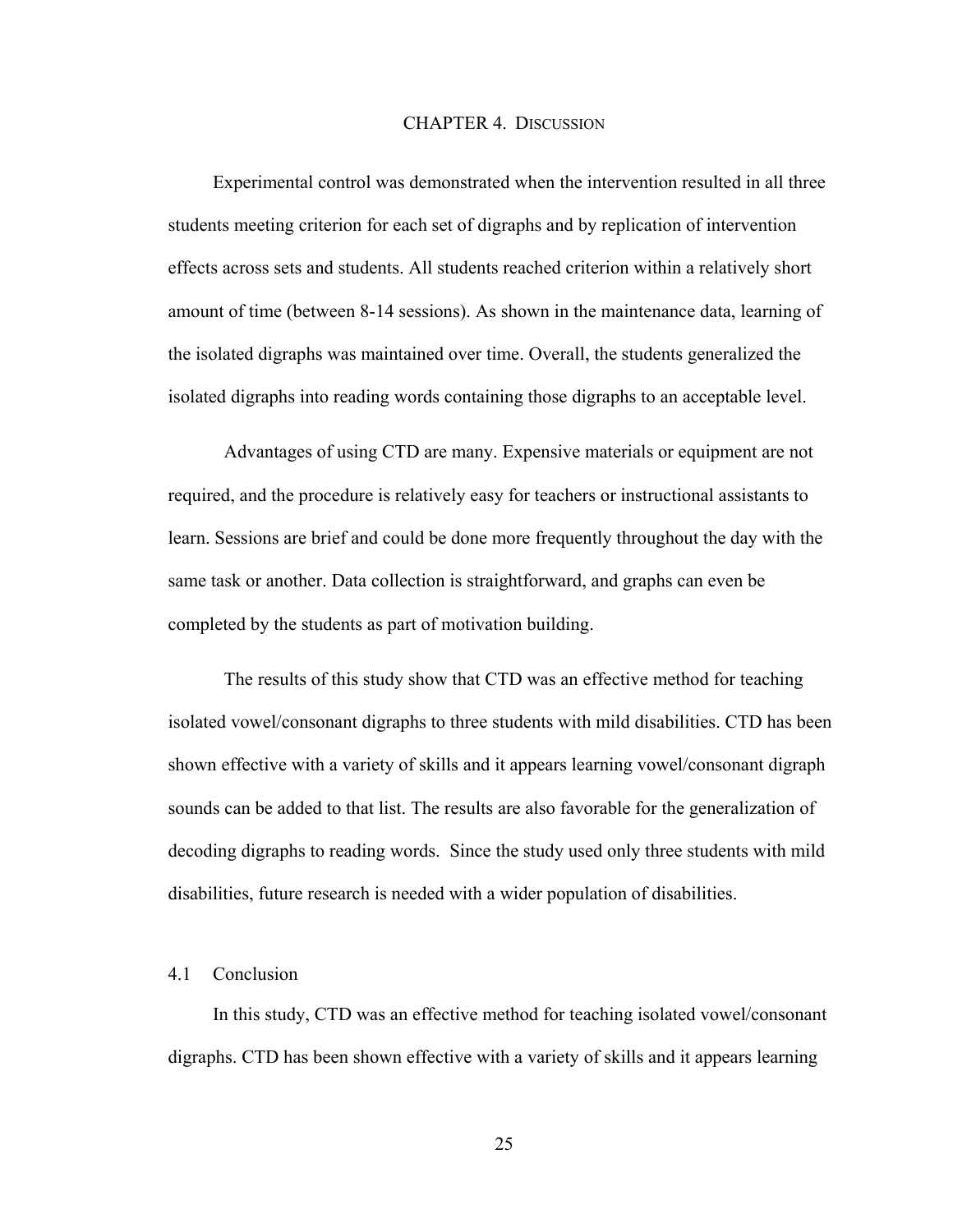vowel/consonant digraph sounds can be added to that list. The results are also favorable for the generalization of decoding digraphs to reading words.

## <span id="page-33-0"></span>4.2 Implications for Practice

As the educational world continues to grow and change with new technology and need for in person instruction, it is important for all teachers to have easy yet effective tools to use with all students. It is the recommendation of the researcher that CTD be used as part of a comprehensive approach to teaching phonics and reading. By investigating phonics skills and time delay, the study adds to the research on effective tools for teachers to use. Not only would time delay be a tool to use in reading, but its adaptability also makes it a tool to use in many other academic and skill areas.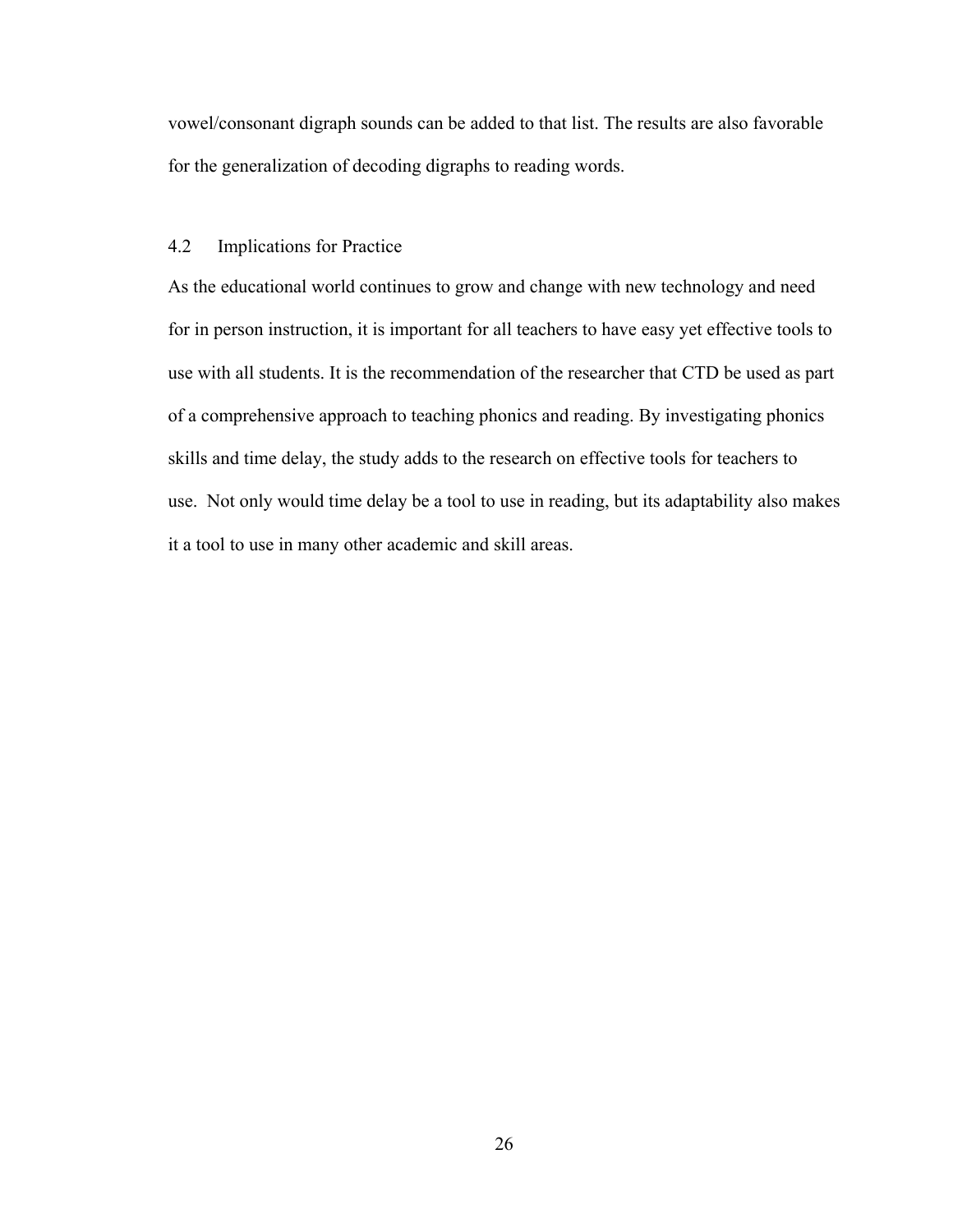#### **REFERENCES**

- <span id="page-34-0"></span>Archer, A.L., Hughes, C.A. (2011). *Explicit instruction: Efficient and effective teaching*. The Guilford Press..
- Bear, D.R. (2007). *Words their way with english learners: Word study for phonics, vocabulary, and spelling instruction*. Pearson Merrill Prentice Hall.
- Bradley, R.L., Noell, G.H. (2018). The effectiveness of supplemental phonics instruction employing constant time delay instruction for struggling readers. Psychology in the Schools,55(7), 880-892. http://dx.doi.org.ezproxy.uky.edu/10.1002/pits.22148

Collins, B.C. (2012). *Systematic instruction for students with moderate and severe* 

*disabilities.* Baltimore, MD: Paul H. Brooks Publishing Co.

- Cunningham, P.M. (2000). *Phonics they use: Words for reading and writing* (3rd ed.). Longman.
- DiPipi-Hoy, C., & Jitendra, A. (2004). A parent-delivered intervention to teach purchasing skills to young adults with disabilities. *The Journal of Special Education*, 38(3), 144-157 <http://dx.doi.org/10.1177/00224669040380030201>
- Doyle, P.M., Wolery, M., Gast, D.L., & Ault, M.J. (1990). Comparison of constant time delay and the system of least prompts in teaching preschoolers with developmental delays. *Research in Developmental Disabilties,11*(1). 1-22.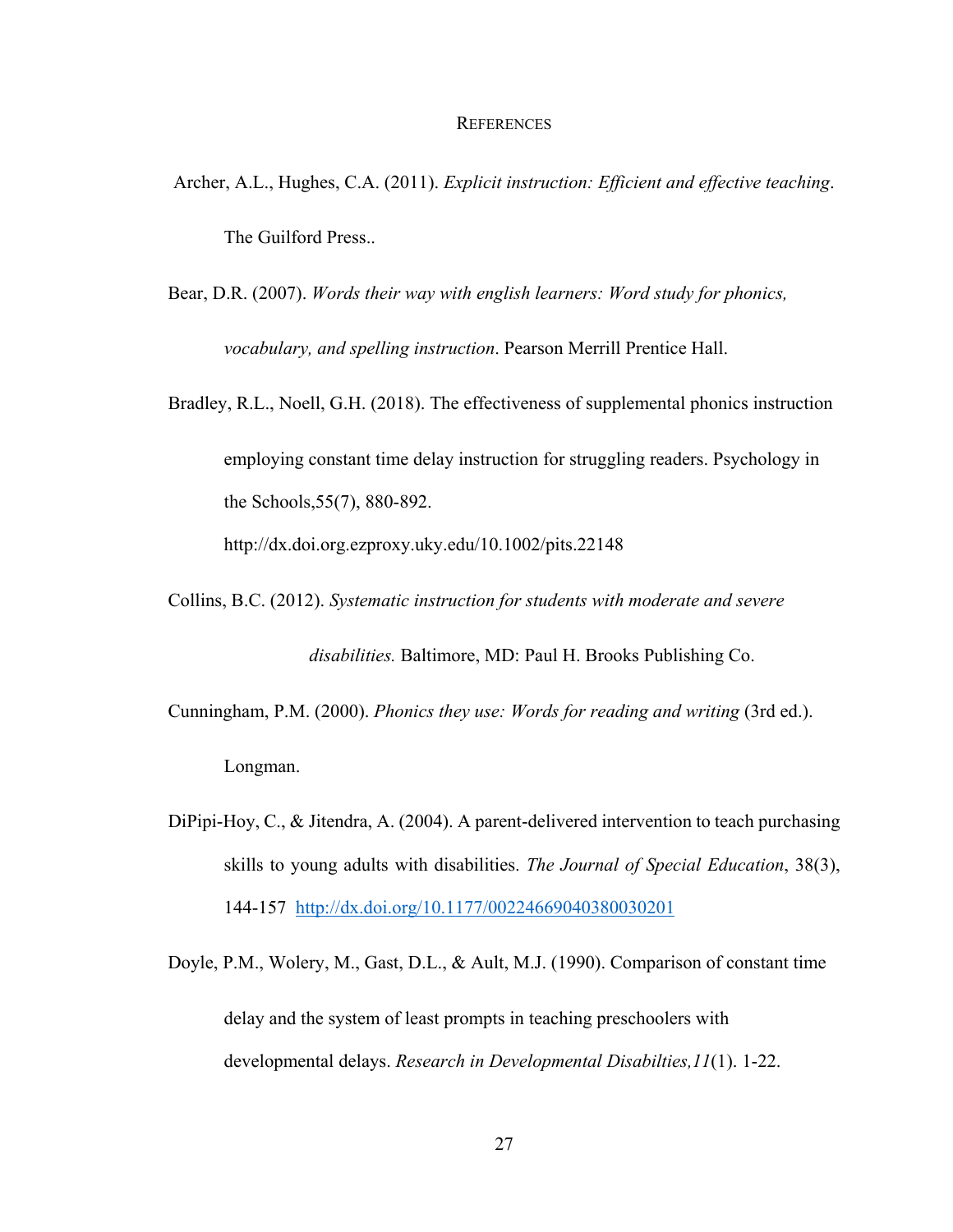Ehri, L.C., Nunes, S.R., Stahl, S.A., & Willows, D.M. (2001). Systematic Phonics Instruction Helps Students Learn to Read: Evidence from the National Reading Panel's Meta-Analysis.

<https://doi-org.ezproxy.uky.edu/10.3102/00346543071003393>

- Eldredge, J.L. (2004). *Phonics for teachers: Self-instruction, methods, and activities.*  Upper Saddle River, NJ: Pearson Education, Inc.
- Good, R.H., & Kaminski, R. A. (2002). *Dynamic indicators of basic early literacy skills*

*(6th ed.)*. Eugene, OR: Institute for the Development of Educational Achievement.

Hua, Y., Woods-Groves, S., Kaldenberg, E. R., & Scheidecker, B. J. (2013). Effects of

Vocabulary Instruction Using Constant Time Delay on Expository Reading of Young Adults with Intellectual Disability. *Focus on Autism and Other Developmental Disabilities*, *28*(2), 89–100. https://doi.org[/10.1177/1088357613477473](https://doi-org.ezproxy.uky.edu/10.1177/1088357613477473)

- Joseph, L.M. & Seery, M.E. (2004). Where is the phonics?: A review of literature on the use of phonetic analysis with students with mental retardation. *Remedial And Special Education, 25*(2). 88-94.
- Koscinski, S.T. & Hoy, C. (1993). Teaching multiplication facts to students with learning disabilities: The promise of constant time delay procedures. *Learning Disabilities Research & Practice, 8* (4). 260-263.

Ledford, J. R., Lane, J. D., Elam, K. L., & Wolery, M. (2012). Using response-prompting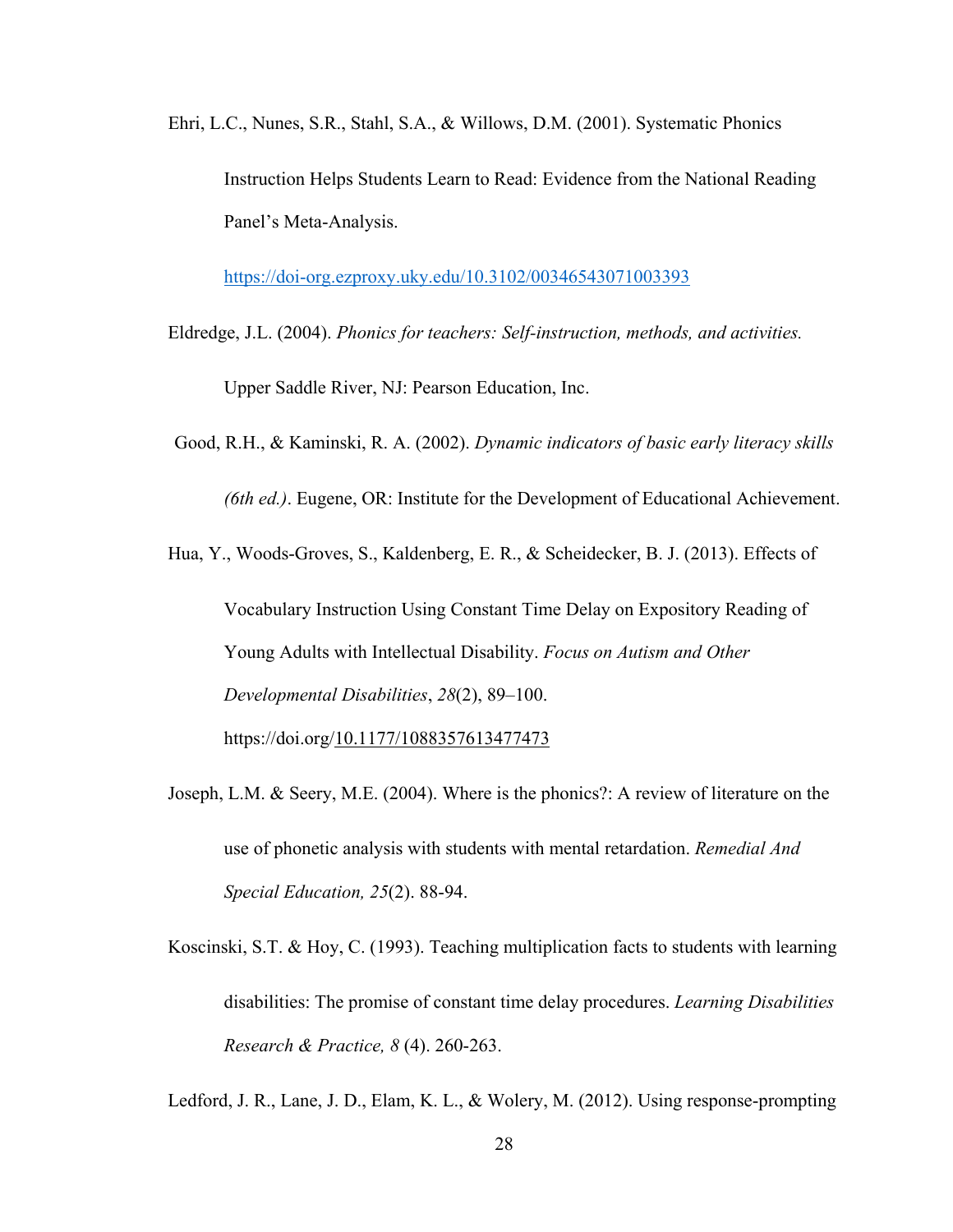procedures during small-group direct instruction: Outcomes and procedural variations: AJMR. *American Journal on Intellectual and Developmental Disabilities, 117*(5), 413-34.

http://ezproxy.uky.edu/login?url=https://www.proquest.com/scholarlyjournals/using-response-prompting-procedures-duringsmall/docview/1081340636/se-2?accountid=11836

Mattingly, J.C. & Bott, D.A. (1990). Teaching multiplication facts to students with learning problems. *Exceptional Children, 56*(5). 438-449.

Morton, R.C. & Flynt, S.W. (1997). A comparison of constant time delay and prompt fading to teach multiplication facts to students with learning disabilities. *Journal of Instructional Psychology, 24*(1).

National Reading Panel (2000). Report of the National Reading Panel: Teaching children to read: An evidence-based assessment of the scientific research literature on reading and its implications for reading instruction: Reports of the subgroups. Rockville, MD: NICHD Clearinghouse.

https://www.nichd.nih.gov/publications/pubs/nrp/smallbook

Neitzel, J., & Wolery, M. (2009). Steps for implementation: Time delay. Chapel Hill,

NC: The National Professional Development Center on Autism Spectrum Disorders, Frank Porter Graham Child Development Institute, The University of North Carolina.

Stevens, K.B. & Schuster, J.W. (1988). Time delay: Systematic instruction for academic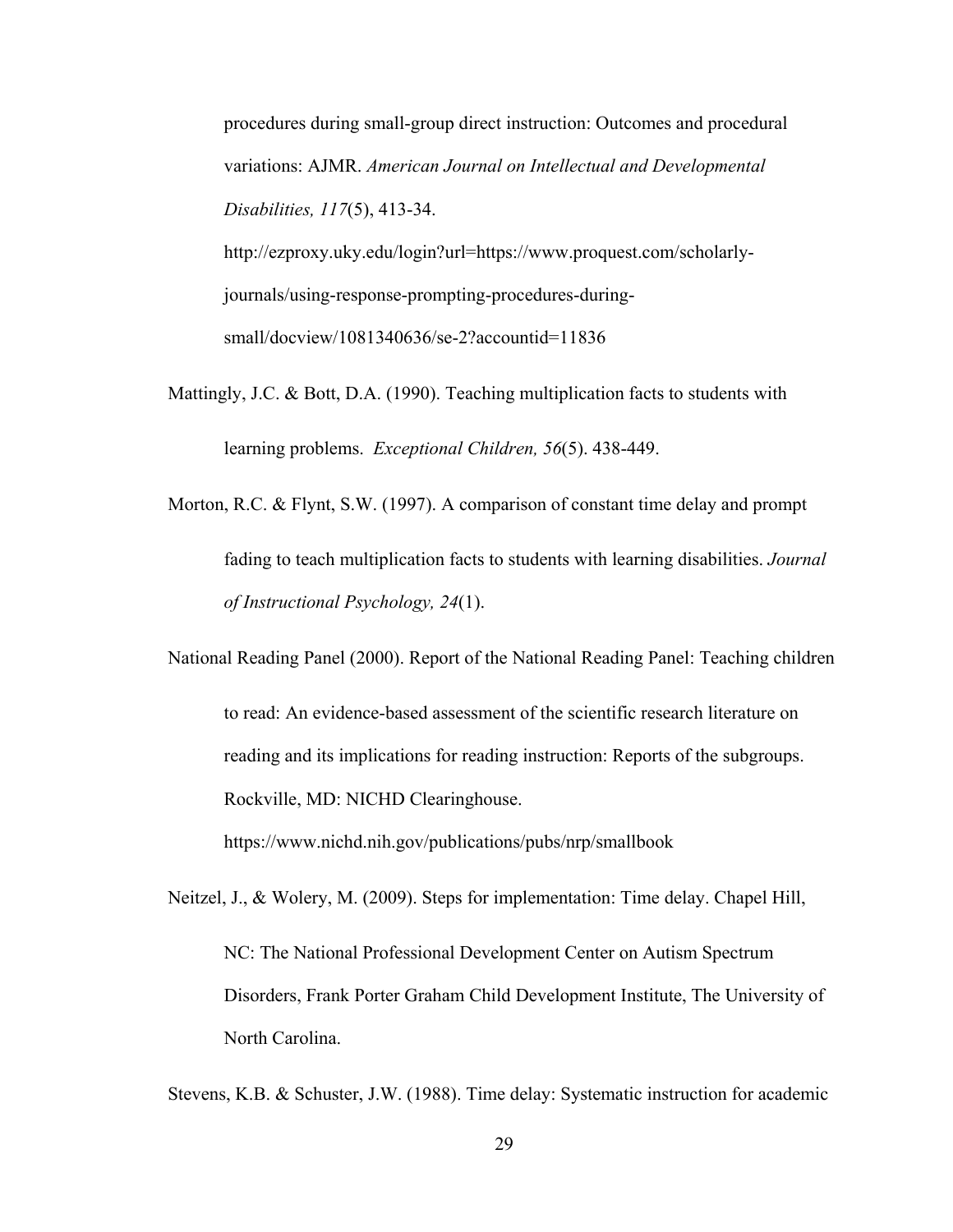tasks. *Remedial and Special Education, 9*(5). 16-21.

University of Oregon (2002). Big ideas in beginning reading.

<http://reading.uoregon.edu/>

Williams, K.T., Cassidy, J. & Samuels, S.J. (2014). *GRADE: Group Reading Assessment* 

*and Diagnostic Evaluation.* Pearson.

https://www.pearsonassessments.com/content/dam/school/global/clinical/us/assets /grade-gmade/grade-manual.pdf

Wolery, M. & Gast, D.L. (1984). Effective and efficient procedures for the transfer of

stimulus control. *Topics in Early Childhood Special Education, 4* (3). 52-77.